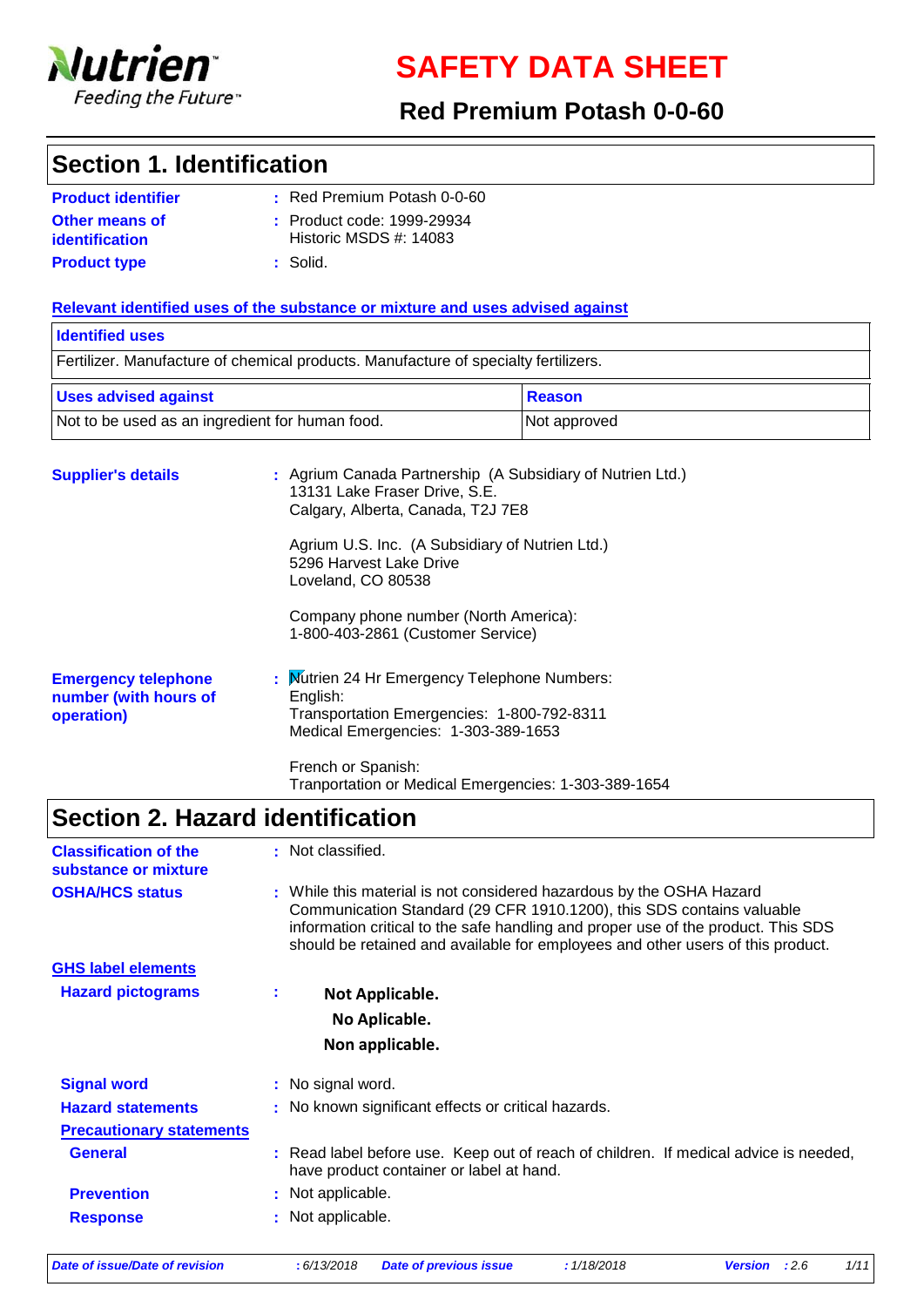## **Section 2. Hazard identification**

| <b>Storage</b>                                         | : Not applicable.                                                                                                                                                                                    |
|--------------------------------------------------------|------------------------------------------------------------------------------------------------------------------------------------------------------------------------------------------------------|
| <b>Disposal</b>                                        | : Not applicable.                                                                                                                                                                                    |
| <b>Supplemental label</b><br><b>elements</b>           | : None known.                                                                                                                                                                                        |
| Other hazards which do not<br>result in classification | : Handling and/or processing of this material may generate a dust which can cause<br>mechanical irritation of the eyes, skin, nose and throat.<br>Contact with hot material may cause thermal burns. |

## **Section 3. Composition/information on ingredients**

| <b>Substance/mixture</b>                | Multi-constituent substance |            |                        |
|-----------------------------------------|-----------------------------|------------|------------------------|
| Ingredient name                         |                             | $\%$ (w/w) | <b>CAS number</b>      |
| l Potassium chloride<br>Sodium chloride |                             | >95<br>-4  | 7447-40-7<br>7647-14-5 |

Any concentration shown as a range is to protect confidentiality or is due to batch variation.

**There are no additional ingredients present which, within the current knowledge of the supplier and in the concentrations applicable, are classified as hazardous to health or the environment and hence require reporting in this section.**

**Occupational exposure limits, if available, are listed in Section 8.**

### **Section 4. First-aid measures**

### **Description of necessary first aid measures**

| <b>Eye contact</b>  | : Immediately flush eyes with plenty of water, occasionally lifting the upper and lower<br>eyelids. Check for and remove any contact lenses. Get medical attention if irritation<br>occurs.                                                                                                                                                                                                                                                                                                                                                         |
|---------------------|-----------------------------------------------------------------------------------------------------------------------------------------------------------------------------------------------------------------------------------------------------------------------------------------------------------------------------------------------------------------------------------------------------------------------------------------------------------------------------------------------------------------------------------------------------|
| <b>Inhalation</b>   | : Remove person to fresh air. No known significant effects. Seek medical attention<br>for any signs of wheezing and/or breathing difficulties. For additional advice call the<br>medical emergency number on this SDS or your poison center or medical provider.                                                                                                                                                                                                                                                                                    |
| <b>Skin contact</b> | : No known significant effects. Rinse the affected areas with water. Remove<br>contaminated clothing, jewelry, and shoes. Wash/clean items before reuse. Seek<br>medical attention for persistent skin pain or irritation. For additional advice call the<br>medical emergency number on this SDS or your poison center or doctor.                                                                                                                                                                                                                  |
| <b>Ingestion</b>    | : Wash out mouth with water. Remove dentures if any. If material has been<br>swallowed and the exposed person is conscious, give small quantities of water to<br>drink. Stop if the exposed person feels sick as vomiting may be dangerous. Do not<br>induce vomiting unless directed to do so by medical personnel. If vomiting occurs,<br>the head should be kept low so that vomit does not enter the lungs. Get medical<br>attention if adverse health effects persist or are severe. Never give anything by<br>mouth to an unconscious person. |

### **Most important symptoms/effects, acute and delayed**

| <b>Potential acute health effects</b> |                                                                                            |
|---------------------------------------|--------------------------------------------------------------------------------------------|
| <b>Eye contact</b>                    | : May cause irritation due to mechanical action.                                           |
| <b>Inhalation</b>                     | : No known significant effects or critical hazards.                                        |
| <b>Skin contact</b>                   | : Inorganic salt. Prolonged or repeated exposure may dry the skin, causing irritation.     |
| <b>Ingestion</b>                      | : No known significant effects or critical hazards.                                        |
| <b>Over-exposure signs/symptoms</b>   |                                                                                            |
| Eye contact                           | : Adverse symptoms may include the following:<br>pain or irritation<br>watering<br>redness |
| <b>Inhalation</b>                     | : No specific data.                                                                        |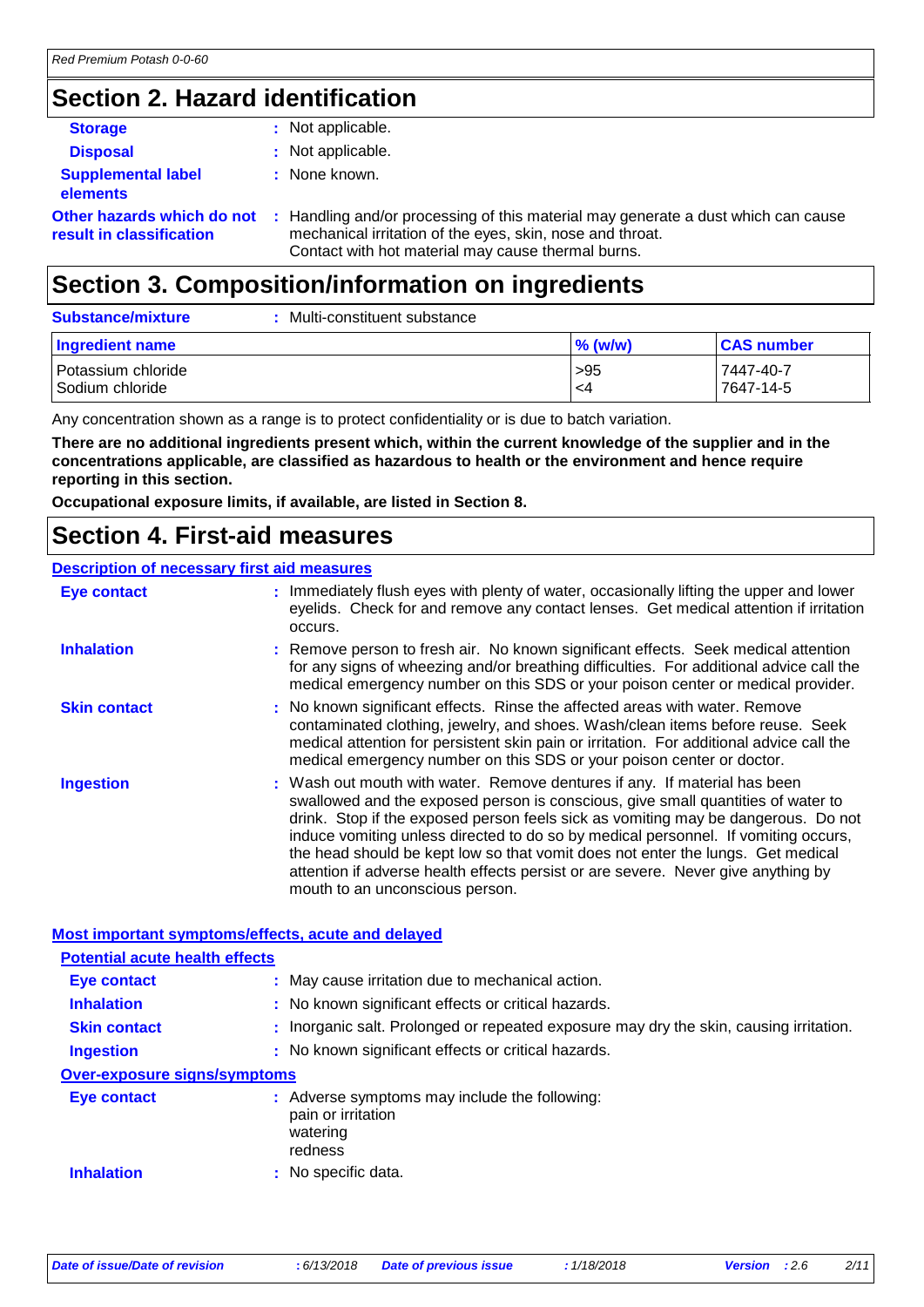## **Section 4. First-aid measures**

| <b>Skin contact</b>               | : Adverse symptoms may include the following:<br>dryness<br>redness<br>cracking                                                                                                                                                                                                                                                                                                                                                          |
|-----------------------------------|------------------------------------------------------------------------------------------------------------------------------------------------------------------------------------------------------------------------------------------------------------------------------------------------------------------------------------------------------------------------------------------------------------------------------------------|
| <b>Ingestion</b>                  | : No specific data.                                                                                                                                                                                                                                                                                                                                                                                                                      |
| <b>Notes to physician</b>         | Indication of immediate medical attention and special treatment needed, if necessary<br>: Treat symptomatically. Contact poison treatment specialist immediately if large<br>quantities have been ingested or inhaled. In case of inhalation of decomposition<br>products in a fire, symptoms may be delayed. The exposed person may need to be<br>kept under medical surveillance for 48 hours. For professional, multilingual, medical |
|                                   | support, in case of medical emergencies involving Nutrien products, telephone the<br>Nutrien global 24 hour Emergency Number: 1-303-389-1653.                                                                                                                                                                                                                                                                                            |
| <b>Specific treatments</b>        | : No specific treatment. Treat symptomatically.                                                                                                                                                                                                                                                                                                                                                                                          |
| <b>Protection of first-aiders</b> | : No action shall be taken involving any personal risk or without suitable training.                                                                                                                                                                                                                                                                                                                                                     |

Mouth-to-mouth resuscitation of oral exposure patients is not recommended. First-

aiders with contaminated clothing should be properly decontaminated.

**See toxicological information (Section 11)**

## **Section 5. Fire-fighting measures**

| <b>Extinguishing media</b>                               |                                                                                                                                                                                                     |
|----------------------------------------------------------|-----------------------------------------------------------------------------------------------------------------------------------------------------------------------------------------------------|
| <b>Suitable extinguishing</b><br>media                   | : Non-flammable. Material will not burn. Use an extinguishing agent suitable for the<br>surrounding fire.                                                                                           |
| <b>Unsuitable extinguishing</b><br>media                 | : None known.                                                                                                                                                                                       |
| <b>Specific hazards arising</b><br>from the chemical     | : No specific fire or explosion hazard.                                                                                                                                                             |
| <b>Hazardous thermal</b><br>decomposition products       | : Not applicable.                                                                                                                                                                                   |
| <b>Special protective actions</b><br>for fire-fighters   | : Promptly isolate the scene by removing all persons from the vicinity of the incident if<br>there is a fire. No action shall be taken involving any personal risk or without<br>suitable training. |
| <b>Special protective</b><br>equipment for fire-fighters | : Fire-fighters should wear appropriate protective equipment and self-contained<br>breathing apparatus (SCBA) with a full face-piece operated in positive pressure<br>mode.                         |
| <b>Remark</b>                                            | : No specific fire or explosion hazard. Contain and collect the water used to fight the<br>fire for later treatment and disposal.                                                                   |

## **Section 6. Accidental release measures**

|                                  | Personal precautions, protective equipment and emergency procedures                                                                                                                                                                        |
|----------------------------------|--------------------------------------------------------------------------------------------------------------------------------------------------------------------------------------------------------------------------------------------|
| For non-emergency<br>personnel   | : No action shall be taken involving any personal risk or without suitable training.<br>Keep unnecessary and unprotected personnel from entering. Put on appropriate<br>personal protective equipment.                                     |
|                                  | For emergency responders : If specialized clothing is required to deal with the spillage, take note of any<br>information in Section 8 on suitable and unsuitable materials. See also the<br>information in "For non-emergency personnel". |
| <b>Environmental precautions</b> | : Avoid dispersal of spilled material and runoff and contact with soil, waterways,<br>drains and sewers. Inform the relevant authorities if the product has caused<br>adverse impacts (sewers, waterways, soil or air).                    |

### **Methods and materials for containment and cleaning up**

| Date of issue/Date of revision | : 6/13/2018 Date of previous issue | 1/18/2018 | <b>Version</b> : 2.6 | 3/11 |
|--------------------------------|------------------------------------|-----------|----------------------|------|
|                                |                                    |           |                      |      |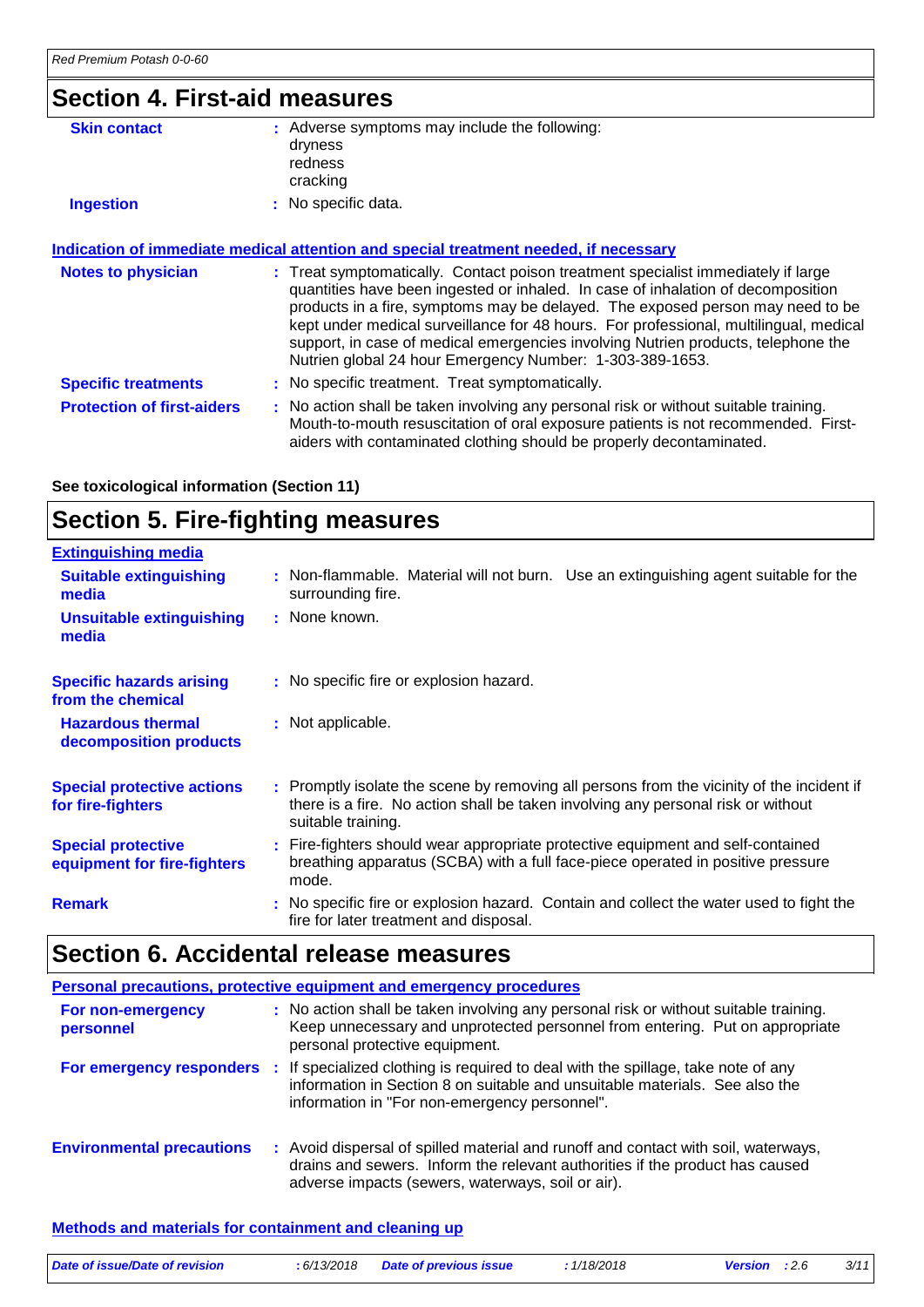## **Section 6. Accidental release measures**

| <b>Small spill</b> | : Move containers from spill area. Use appropriate equipment to put the spilled<br>substance in a container for reuse or disposal. |
|--------------------|------------------------------------------------------------------------------------------------------------------------------------|
|                    | or<br>Dispose of via a licensed waste disposal contractor.                                                                         |
| Large spill        | : No additional information.                                                                                                       |

# **Section 7. Handling and storage**

| <b>Precautions for safe handling</b>                                      |                                                                                                                                                                                                                                                                                                                                                                                                                                                                                                                                                                                                                                                                                                                                                                                                                                                                                                                                 |
|---------------------------------------------------------------------------|---------------------------------------------------------------------------------------------------------------------------------------------------------------------------------------------------------------------------------------------------------------------------------------------------------------------------------------------------------------------------------------------------------------------------------------------------------------------------------------------------------------------------------------------------------------------------------------------------------------------------------------------------------------------------------------------------------------------------------------------------------------------------------------------------------------------------------------------------------------------------------------------------------------------------------|
| <b>Protective measures</b>                                                | : Put on appropriate personal protective equipment (see Section 8). Do not ingest.<br>Avoid contact with eyes, skin and clothing. Keep in the original container or an<br>approved alternative made from a compatible material, kept tightly closed when not<br>in use.                                                                                                                                                                                                                                                                                                                                                                                                                                                                                                                                                                                                                                                         |
| <b>Advice on general</b><br>occupational hygiene                          | : Workers should wash hands and face before eating, drinking and smoking.<br>Remove contaminated clothing and protective equipment before entering eating<br>areas. See also Section 8 for additional information on hygiene measures.                                                                                                                                                                                                                                                                                                                                                                                                                                                                                                                                                                                                                                                                                          |
| <b>Conditions for safe storage,</b><br>including any<br>incompatibilities | Store in accordance with local regulations. May form steep piles that can collapse<br>without warning when transported or stored in bulk. This may damage equipment<br>and endanger workers. The risk of cliffing and sudden collapse increases if product<br>is loaded or stored when hot or in high humidity conditions. Avoid forming steep<br>slopes when removing product. If product has caked, cliffed, or has adhered to the<br>storage or transport container, stay out of the potential engulfment zone in case the<br>material collapses. Do not enter bins, railcars or trucks without conducting a risk<br>assessment and following all confined space entry requirements. Ensure that<br>consideration is given to fall protection and mobile equipment securement if<br>applicable. Carefully loosen the set product from outside the container using<br>mechanical vibration, sledge hammers, or other devices. |
|                                                                           | Ensure that bulk bags or smaller packaged products stored in tiers are stacked,<br>racked, blocked, interlocked, or otherwise secured to prevent sliding, rolling, or<br>collapse. Use caution when opening truck or railcar doors as product may have<br>shifted during transport.                                                                                                                                                                                                                                                                                                                                                                                                                                                                                                                                                                                                                                             |
|                                                                           | Must be stored in a dry location. Absorbs moisture on long-term storage under high<br>humidity conditions. Store away from incompatible materials (see Section 10).<br>When product is stored in sealable containers, keep container tightly closed and<br>sealed until ready for use. Sealable containers that have been opened must be<br>carefully resealed and kept upright to prevent leakage. Do not store in unlabeled<br>containers.                                                                                                                                                                                                                                                                                                                                                                                                                                                                                    |

## **Section 8. Exposure controls/personal protection**

### **Control parameters**

| <b>Occupational exposure limits</b>               |                                                                                                                                                                                                                                                                                                                                 |                                                                                                                                                 |                                                                                      |  |  |  |
|---------------------------------------------------|---------------------------------------------------------------------------------------------------------------------------------------------------------------------------------------------------------------------------------------------------------------------------------------------------------------------------------|-------------------------------------------------------------------------------------------------------------------------------------------------|--------------------------------------------------------------------------------------|--|--|--|
| <b>Ingredient name</b>                            |                                                                                                                                                                                                                                                                                                                                 | <b>Exposure limits</b>                                                                                                                          |                                                                                      |  |  |  |
| Potassium chloride                                |                                                                                                                                                                                                                                                                                                                                 | <b>CA Alberta Provincial (Canada).</b><br>Regulated.: 10 mg/m <sup>3</sup> 8 hours.                                                             | Alberta TWA: 10 mg/m3 Inhalable, 3 mg/<br>m3 Respirable, for Particles Not Otherwise |  |  |  |
| Potassium chloride                                |                                                                                                                                                                                                                                                                                                                                 | <b>OSHA PEL (United States).</b><br>TWA: 15 mg/m <sup>3</sup> , (Particulates not<br>otherwise regulated (PNOR) Total<br>particulates) 8 hours. |                                                                                      |  |  |  |
| <b>Appropriate engineering</b><br><b>controls</b> | : Good general ventilation should be sufficient to control worker exposure to airborne<br>contaminants.                                                                                                                                                                                                                         |                                                                                                                                                 |                                                                                      |  |  |  |
| <b>Environmental exposure</b><br><b>controls</b>  | : Emissions from ventilation or work process equipment should be checked to ensure<br>they comply with the requirements of environmental protection legislation. In some<br>cases, fume scrubbers, filters or engineering modifications to the process<br>equipment will be necessary to reduce emissions to acceptable levels. |                                                                                                                                                 |                                                                                      |  |  |  |
| Date of issue/Date of revision                    | <b>Date of previous issue</b><br>:6/13/2018                                                                                                                                                                                                                                                                                     | : 1/18/2018                                                                                                                                     | :2.6<br>4/11<br><b>Version</b>                                                       |  |  |  |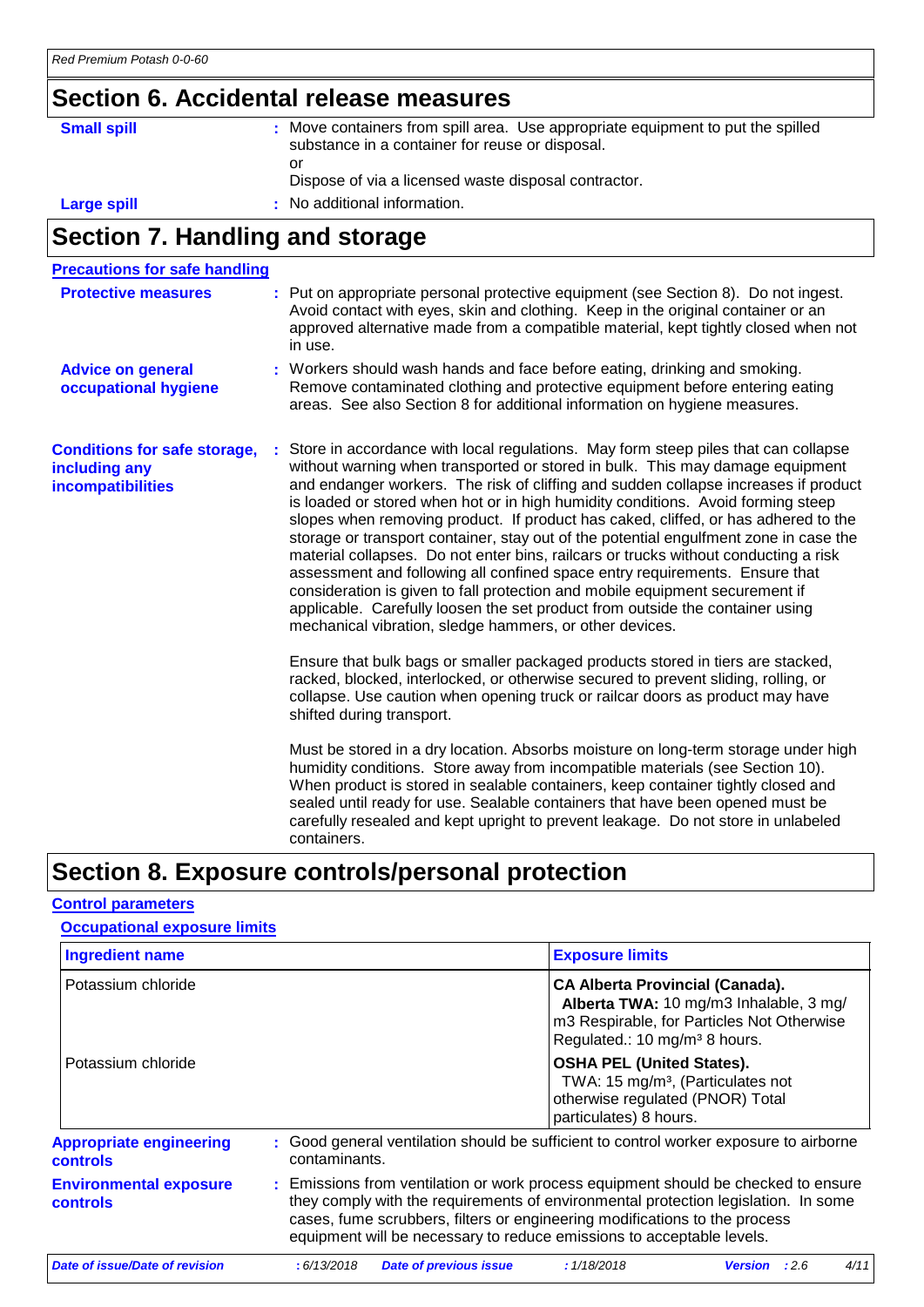## **Section 8. Exposure controls/personal protection**

### **Individual protection measures**

| <b>Hygiene measures</b>       |    | : Wash hands, forearms and face thoroughly after handling chemical products, before<br>eating, smoking and using the lavatory and at the end of the working period. Wash<br>contaminated clothing before reusing.                                                                                                                                                                                                                                                    |
|-------------------------------|----|----------------------------------------------------------------------------------------------------------------------------------------------------------------------------------------------------------------------------------------------------------------------------------------------------------------------------------------------------------------------------------------------------------------------------------------------------------------------|
| <b>Eye/face protection</b>    |    | : Safety eyewear complying with an approved standard should be used when a risk<br>assessment indicates this is necessary to avoid exposure to liquid splashes, mists,<br>gases or dusts. If contact is possible, the following protection should be worn,<br>unless the assessment indicates a higher degree of protection: sealed eyewear                                                                                                                          |
| <b>Skin protection</b>        |    |                                                                                                                                                                                                                                                                                                                                                                                                                                                                      |
| <b>Hand protection</b>        |    | : The personal protective equipment required varies, depending upon your risk<br>assessment. Chemical-resistant, impervious gloves complying with an approved<br>standard should be worn at all times when handling chemical products if a risk<br>assessment indicates this is necessary. No special measures are typically indicated.                                                                                                                              |
| <b>Body protection</b>        |    | : The personal protective equipment required varies, depending upon your risk<br>assessment. Cotton or cotton/synthetic overalls or coveralls are normally suitable.                                                                                                                                                                                                                                                                                                 |
| <b>Other skin protection</b>  |    | : Appropriate footwear and any additional skin protection measures should be<br>selected based on the task being performed and the risks involved and should be<br>approved by a specialist before handling this product.                                                                                                                                                                                                                                            |
| <b>Respiratory protection</b> | ÷. | Respirator selection must be based on known or anticipated exposure levels, the<br>hazards of the product and the safe working limits of the selected respirator. Based<br>on the hazard and potential for exposure, select a respirator that meets the<br>appropriate standard or certification. For U.S. work sites where respiratory<br>protection is required, ensure that a respiratory protection program meeting 29 CFR<br>1910.134 requirements is in place. |
| <b>Thermal hazards</b>        |    | : When handling hot material, wear heat-resistant protective gloves and clothing.                                                                                                                                                                                                                                                                                                                                                                                    |

## **Section 9. Physical and chemical properties**

| : Solid. [Crystalline granules.]                                     |
|----------------------------------------------------------------------|
| Brownish-red.                                                        |
| : Odorless.                                                          |
| : Not applicable.                                                    |
| : 9 [Conc. (% w/w): 10%]                                             |
| : 773°C (1423.4°F)                                                   |
| : $1411^{\circ}C(2571.8^{\circ}F)$                                   |
| [Product does not sustain combustion.]                               |
| : Not applicable.                                                    |
| : Not applicable.                                                    |
| : Not applicable. Non-flammable. Non-combustible.                    |
| : Not available.                                                     |
| : Not applicable                                                     |
| : Refer to product specification information.                        |
| Easily soluble in the following materials: cold water and hot water. |
| : $355 \text{ g/l}$                                                  |
| : <1                                                                 |
| : Not applicable.                                                    |
| : Not applicable.                                                    |
| : Not applicable.                                                    |
| <b>Decomposition temperature</b>                                     |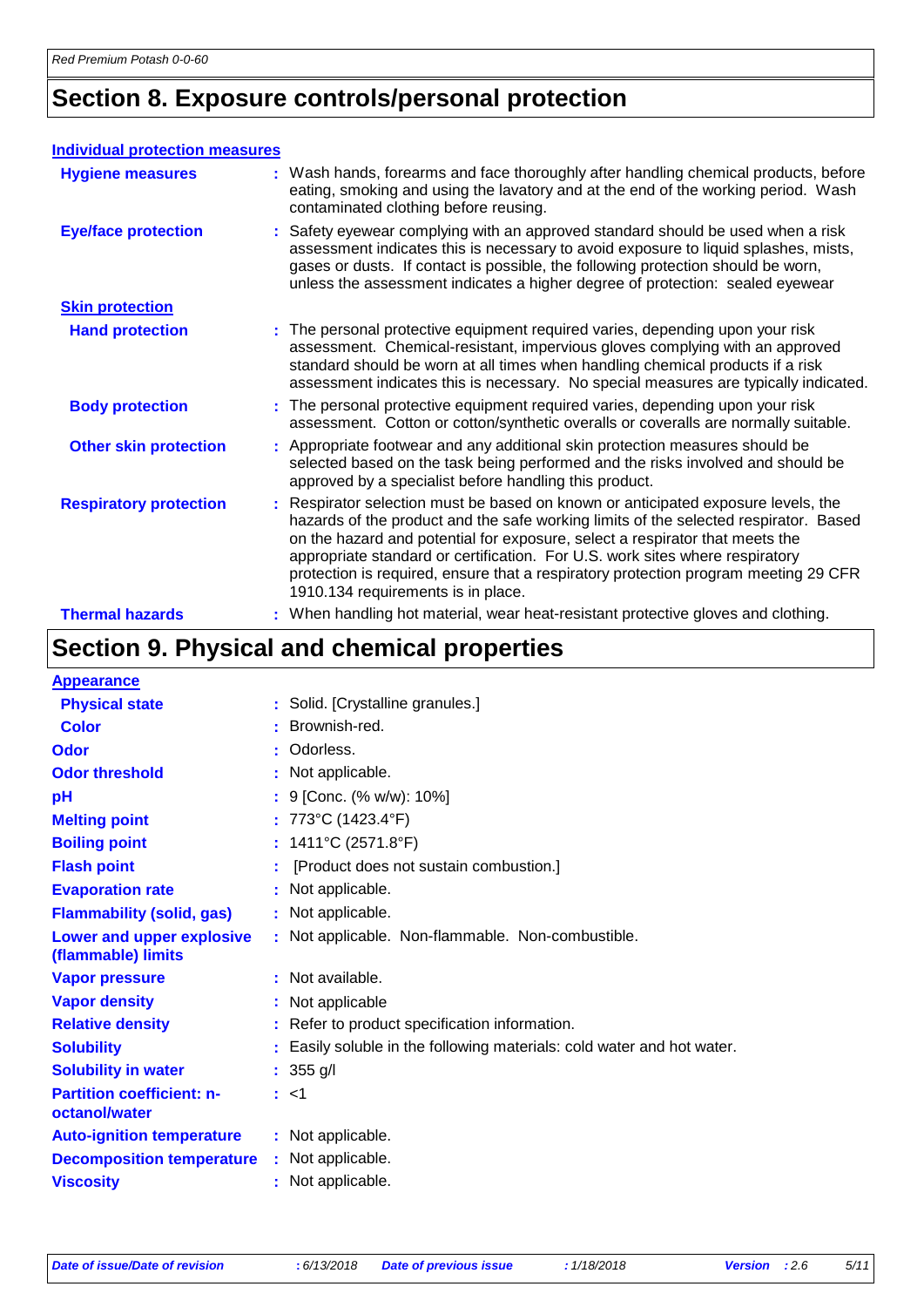## **Section 10. Stability and reactivity**

| <b>Reactivity</b>                                   | : Not considered to be reactive according to our database.                                                                                                                                                                                                                   |
|-----------------------------------------------------|------------------------------------------------------------------------------------------------------------------------------------------------------------------------------------------------------------------------------------------------------------------------------|
| <b>Chemical stability</b>                           | : The product is stable.                                                                                                                                                                                                                                                     |
| <b>Possibility of hazardous</b><br><b>reactions</b> | : Under normal conditions of storage and use, hazardous reactions will not occur.                                                                                                                                                                                            |
| <b>Conditions to avoid</b>                          | : Absorbs moisture on long-term storage under high humidity conditions. Store in a<br>well-ventilated, dry place. Protect from moisture. May form steep piles that can<br>collapse without warning when stored in bulk. Avoid forming steep slopes when<br>removing product. |
| <b>Incompatible materials</b>                       | : No specific data.                                                                                                                                                                                                                                                          |
| <b>Hazardous decomposition</b><br>products          | : Under normal conditions of storage and use, hazardous decomposition products<br>should not be produced.                                                                                                                                                                    |
|                                                     |                                                                                                                                                                                                                                                                              |

## **Section 11. Toxicological information**

### **Information on toxicological effects**

| <b>Acute toxicity</b>                 |                        |                |                          |                 |
|---------------------------------------|------------------------|----------------|--------------------------|-----------------|
| <b>Product/ingredient name</b>        | <b>Result</b>          | <b>Species</b> | <b>Dose</b>              | <b>Exposure</b> |
| Potassium chloride<br>Sodium chloride | LD50 Oral<br>LD50 Oral | l Rat<br>Rat   | 2600 mg/kg<br>3000 mg/kg | -               |

### **Conclusion/Summary :** No known significant effects or critical hazards.

### **Irritation/Corrosion**

| <b>Product/ingredient name</b> | ⊺Result | <b>Species</b> | <b>Score</b> | <b>Exposure</b>                | <b>Observation</b> |
|--------------------------------|---------|----------------|--------------|--------------------------------|--------------------|
| Potassium chloride             | Eyes    | Rabbit         |              | 124 hours 500 1-<br>milligrams |                    |
| Sodium chloride                | Eves    | Rabbit         |              |                                |                    |

**Conclusion/Summary**

- 
- 

**Skin** : No known significant effects or critical hazards. **Eyes** : No significant irritation expected other than possible mechanical irritation.

**Respiratory :** No known significant effects or critical hazards.

### **Sensitization**

Not available.

### **Conclusion/Summary**

**Skin :** No known significant effects or critical hazards.

**Respiratory :** No known significant effects or critical hazards.

### **Mutagenicity**

| <b>Product/ingredient name</b>             | <b>Test</b> | <b>Experiment</b>                                                                      | <b>Result</b>        |
|--------------------------------------------|-------------|----------------------------------------------------------------------------------------|----------------------|
| l Potassium chloride<br>Potassium chloride |             | Subject: Bacteria<br>Experiment: In vivo<br>Subject: Mammalian-Animal<br>Cell: Somatic | Negative<br>Negative |

**Conclusion/Summary :** Not mutagenic in Ames test.

### **Carcinogenicity**

| <b>Product/ingredient name</b>          | Result                                             | <b>Species</b>           | <b>Dose</b> | <b>Exposure</b> |
|-----------------------------------------|----------------------------------------------------|--------------------------|-------------|-----------------|
| Potassium chloride<br>l Sodium chloride | Negative - Oral - TDLo<br>I Negative - Oral - TDLo | Rat - Male<br>Rat - Male | 1820 mg/kg  | ۰               |

*Date of issue/Date of revision* **:** *6/13/2018 Date of previous issue : 1/18/2018 Version : 2.6 6/11*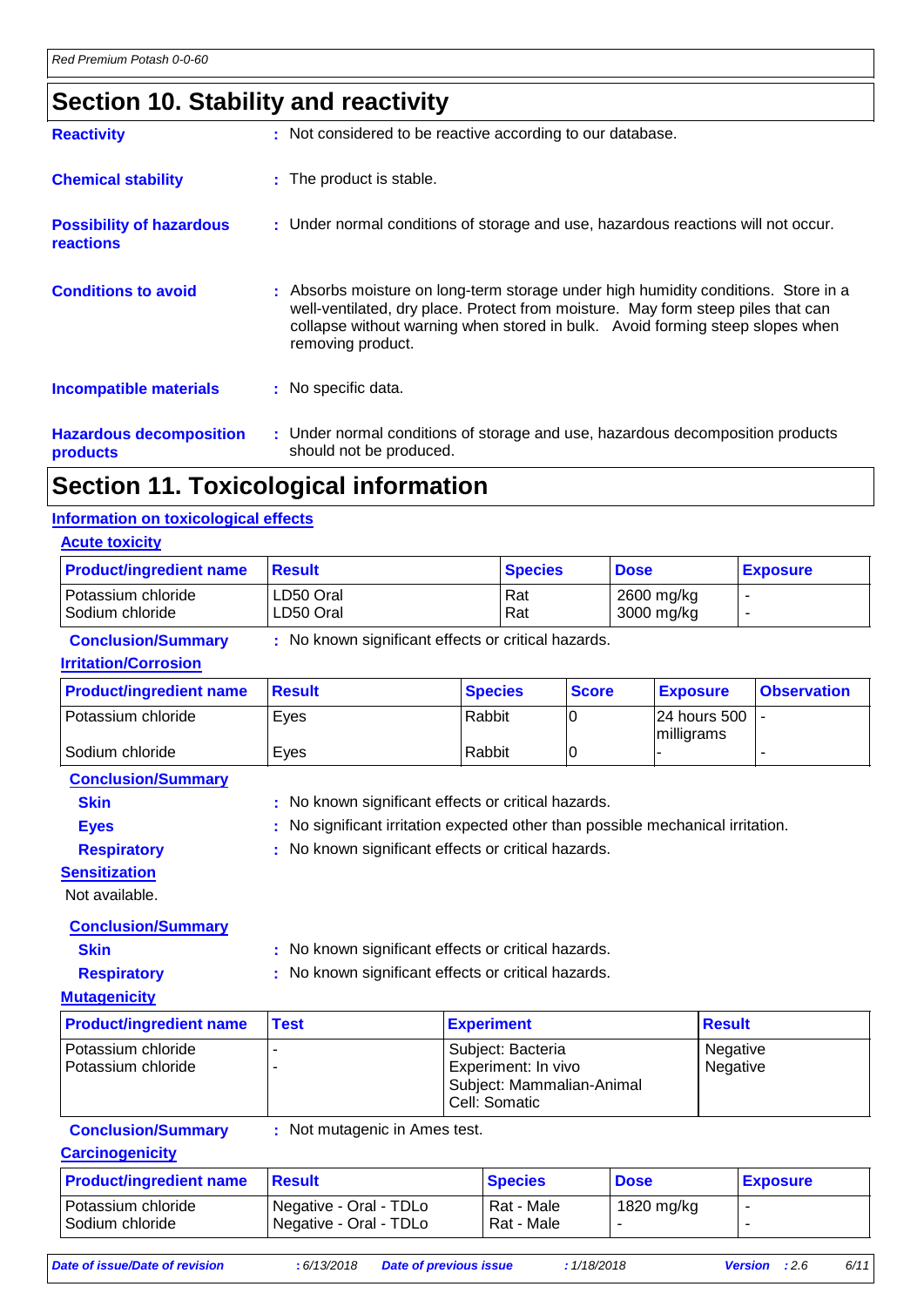## **Section 11. Toxicological information**

**Reproductive toxicity**

Not available.

**Conclusion/Summary** : No evidence of risk to humans. No known significant effects or critical hazards.

**Conclusion/Summary :** No known significant effects or critical hazards.

### **Teratogenicity**

| <b>Product/ingredient name</b> | ⊺Result         | <b>Species</b> | <b>Dose</b>          | <b>Exposure</b> |
|--------------------------------|-----------------|----------------|----------------------|-----------------|
| l Potassium chloride           | Negative - Oral | Rat - Female   | $310 \text{ mg/m}^3$ |                 |

**Conclusion/Summary :** No known significant effects or critical hazards.

### **Specific target organ toxicity (single exposure)**

Not available.

**Specific target organ toxicity (repeated exposure)**

Not available.

### **Aspiration hazard**

Not available.

| <b>Information on the likely</b> | : Routes of entry anticipated: Oral, Inhalation. |
|----------------------------------|--------------------------------------------------|
|                                  |                                                  |

#### **routes of exposure Potential acute health effects**

| <u>oloniai avato noann onoolo</u> |                                                                                        |
|-----------------------------------|----------------------------------------------------------------------------------------|
| Eye contact                       | : May cause irritation due to mechanical action.                                       |
| <b>Inhalation</b>                 | : No known significant effects or critical hazards.                                    |
| <b>Skin contact</b>               | : Inorganic salt. Prolonged or repeated exposure may dry the skin, causing irritation. |
| <b>Ingestion</b>                  | : No known significant effects or critical hazards.                                    |

### **Symptoms related to the physical, chemical and toxicological characteristics**

| <b>Eye contact</b>  | : Adverse symptoms may include the following:<br>pain or irritation<br>watering<br>redness |
|---------------------|--------------------------------------------------------------------------------------------|
| <b>Inhalation</b>   | : No specific data.                                                                        |
| <b>Skin contact</b> | : Adverse symptoms may include the following:<br>dryness<br>redness<br>cracking            |
| <b>Ingestion</b>    | No specific data.                                                                          |

### **Delayed and immediate effects and also chronic effects from short and long term exposure**

| <b>Short term exposure</b>                   |                                                     |
|----------------------------------------------|-----------------------------------------------------|
| <b>Potential immediate</b><br><b>effects</b> | : Not available.                                    |
| <b>Potential delayed effects</b>             | : Not available.                                    |
| Long term exposure                           |                                                     |
| <b>Potential immediate</b><br><b>effects</b> | : Not available.                                    |
| <b>Potential delayed effects</b>             | : Not available.                                    |
| <b>Potential chronic health effects</b>      |                                                     |
| <b>Conclusion/Summary</b>                    | : Not considered to be toxic to humans.             |
| General                                      | : No known significant effects or critical hazards. |
| <b>Carcinogenicity</b>                       | : No known significant effects or critical hazards. |
|                                              |                                                     |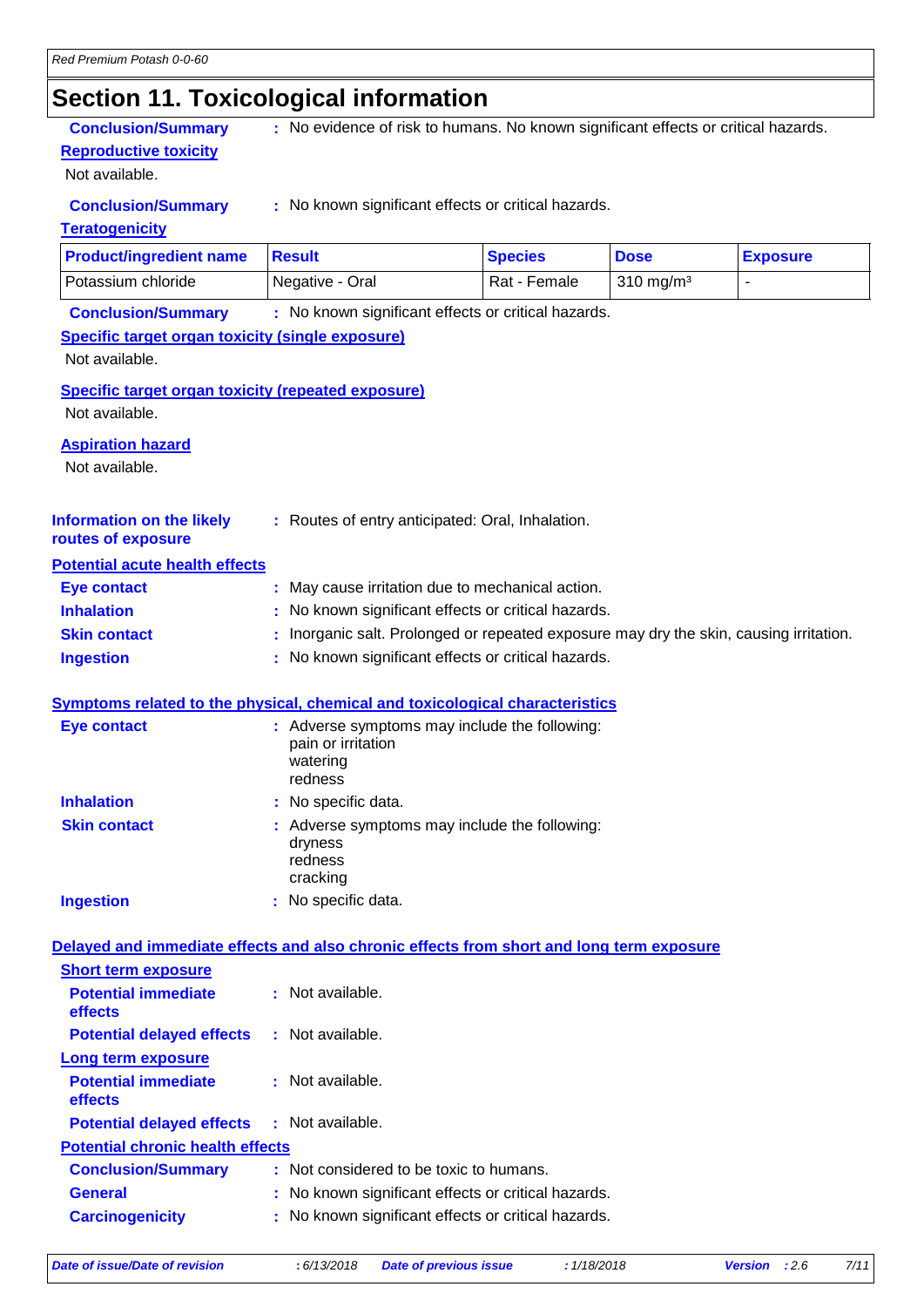## **Section 11. Toxicological information**

**Toxicity**

- **Mutagenicity** : No known significant effects or critical hazards.
- **Teratogenicity :** No known significant effects or critical hazards.
- **Developmental effects :** No known significant effects or critical hazards.
- **Fertility effects** : No known significant effects or critical hazards.

## **Section 12. Ecological information**

| <b>TOXICITY</b>                |                                          |                                                                                 |                 |
|--------------------------------|------------------------------------------|---------------------------------------------------------------------------------|-----------------|
| <b>Product/ingredient name</b> | <b>Result</b>                            | <b>Species</b>                                                                  | <b>Exposure</b> |
| Potassium chloride             | Acute EC50 1337000 µg/l Fresh water      | Algae - Navicula seminulum                                                      | 96 hours        |
|                                | Acute LC50 30.1 mg/l Fresh water         | Daphnia - Moinodaphnia<br>macleayi - Neonate                                    | 48 hours        |
|                                | Acute EC50 9.24 g/L Fresh water          | Algae - Desmodesmus<br>subspicatus                                              | 72 hours        |
|                                | Acute EC50 83000 µg/l Fresh water        | Daphnia - Daphnia magna                                                         | 48 hours        |
|                                | Acute LC50 9.68 mg/l Fresh water         | Crustaceans - Pseudosida<br>ramosa - Neonate                                    | 48 hours        |
|                                | Acute LC50 435000 µg/l Fresh water       | Fish - Gambusia affinis - Adult                                                 | 96 hours        |
|                                | Chronic NOEC 240.45 mg/l Marine<br>water | Crustaceans - Americamysis<br>bahia                                             | 48 hours        |
| Sodium chloride                | Acute EC50 2430000 µg/l Fresh water      | Algae - Navicula seminulum                                                      | 96 hours        |
|                                | Acute EC50 28.85 mg/dm3 Fresh water      | Algae - Pseudokirchneriella<br>subcapitata                                      | 72 hours        |
|                                | Acute EC50 519.6 mg/l Fresh water        | Crustaceans - Cypris<br>subglobosa                                              | 48 hours        |
|                                | Acute IC50 6.87 g/L Fresh water          | Aquatic plants - Lemna minor                                                    | 96 hours        |
|                                | Acute LC50 1661 mg/l Fresh water         | Daphnia - Daphnia magna                                                         | 48 hours        |
|                                | Acute LC50 1000000 µg/l Fresh water      | Fish - Morone saxatilis - Larvae                                                | 96 hours        |
|                                | Chronic LC10 781 mg/l Fresh water        | Crustaceans - Hyalella azteca -<br>Juvenile (Fledgling, Hatchling,<br>Weanling) | 3 weeks         |
|                                | Chronic NOEC 6 g/L Fresh water           | Aquatic plants - Lemna minor                                                    | 96 hours        |
|                                | Chronic NOEC 0.314 g/L Fresh water       | Daphnia - Daphnia pulex                                                         | 21 days         |
|                                | Chronic NOEC 100 mg/l Fresh water        | Fish - Gambusia holbrooki -<br>Adult                                            | 8 weeks         |

**Conclusion/Summary :** No known significant effects or critical hazards.

### **Persistence and degradability**

| <b>Product/ingredient name</b> | <b>Aquatic half-life</b> | <b>Photolysis</b> | Biodegradability |
|--------------------------------|--------------------------|-------------------|------------------|
| Potash, Granular, 0-0-60       |                          |                   | Readily          |

### **Bioaccumulative potential**

| <b>Product/ingredient name</b> | $\mathsf{LogP}_\mathsf{ow}$ | <b>BCF</b> | <b>Potential</b> |
|--------------------------------|-----------------------------|------------|------------------|
| Potash, Granular, 0-0-60       |                             |            | low              |

### **Mobility in soil**

**:** Not available.

```
coefficient (Koc)
```
**Soil/water partition** 

**Other adverse effects** : No known significant effects or critical hazards.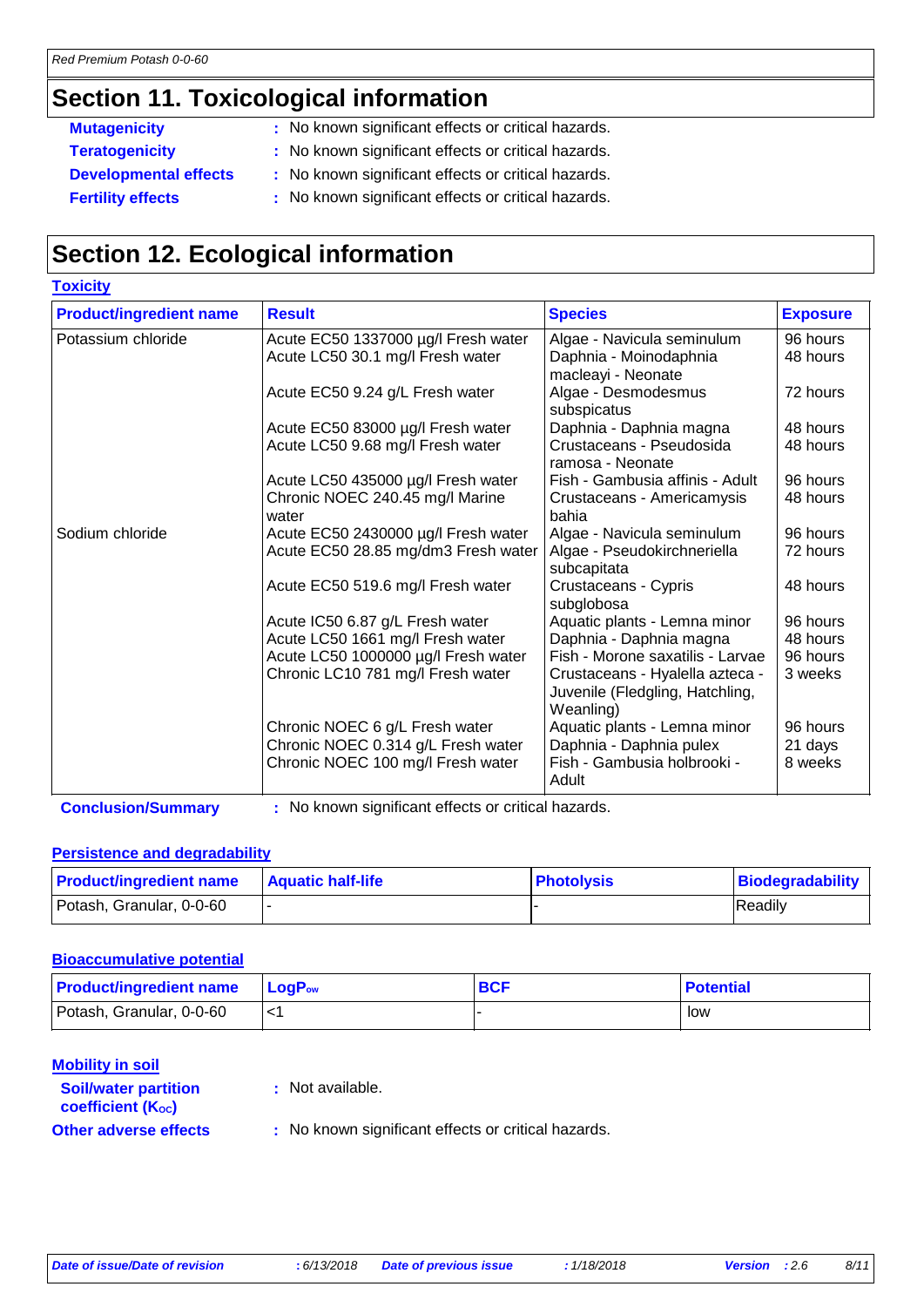## **Section 13. Disposal considerations**

#### **Disposal methods :**

The generation of waste should be avoided or minimized wherever possible. Disposal of this product, solutions and any by-products should at all times comply with the requirements of environmental protection and waste disposal legislation and any regional local authority requirements. Dispose of surplus and nonrecyclable products via a licensed waste disposal contractor. Waste should not be disposed of untreated to the sewer unless fully compliant with the requirements of all authorities with jurisdiction. Waste packaging should be recycled. Avoid dispersal of spilled material and runoff and contact with soil, waterways, drains and sewers.

| <b>Section 14. Transport information</b> |                                                                                                                             |                                     |                                        |                |                |
|------------------------------------------|-----------------------------------------------------------------------------------------------------------------------------|-------------------------------------|----------------------------------------|----------------|----------------|
|                                          | <b>TDG</b><br><b>Classification</b>                                                                                         | <b>DOT</b><br><b>Classification</b> | <b>Mexico</b><br><b>Classification</b> | <b>IMDG</b>    | <b>IATA</b>    |
| <b>UN number</b>                         | Not regulated.                                                                                                              | Not regulated.                      | Not regulated.                         | Not regulated. | Not regulated. |
| <b>UN proper</b><br>shipping name        |                                                                                                                             |                                     | $\blacksquare$                         |                |                |
| <b>Transport</b><br>hazard class(es)     |                                                                                                                             |                                     | $\blacksquare$                         |                |                |
| <b>Packing group</b>                     |                                                                                                                             |                                     | $\blacksquare$                         |                |                |
| <b>Environmental</b><br>hazards          | No.                                                                                                                         | No.                                 | No.                                    | No.            | No.            |
| <b>Additional</b><br><b>information</b>  | - Classification per<br>the current<br>revision,<br>Transportation of<br>Dangerous Goods<br>Regulation, Part 2,<br>Sec 2.3. |                                     | $\blacksquare$                         |                |                |

**Special precautions for user** : Transport within user's premises: always transport in closed containers that are upright and secure. Ensure that persons transporting the product know what to do in the event of an accident or spillage.

**Transport in bulk according to Annex II of MARPOL and the IBC Code :** Not available.

## **Section 15. Regulatory information**

### **Canadian lists**

| <b>Canadian NPRI</b>                                         | : None of the components are listed.                                       |
|--------------------------------------------------------------|----------------------------------------------------------------------------|
| <b>CEPA Toxic substances</b>                                 | : None of the components are listed.                                       |
| <b>Canada inventory</b>                                      | : This material is listed or exempted.                                     |
| International regulations                                    |                                                                            |
|                                                              | <b>Chemical Weapon Convention List Schedules I, II &amp; III Chemicals</b> |
| Not listed.                                                  |                                                                            |
| <b>Montreal Protocol (Annexes A, B, C, E)</b>                |                                                                            |
| Not listed.                                                  |                                                                            |
| <b>Stockholm Convention on Persistent Organic Pollutants</b> |                                                                            |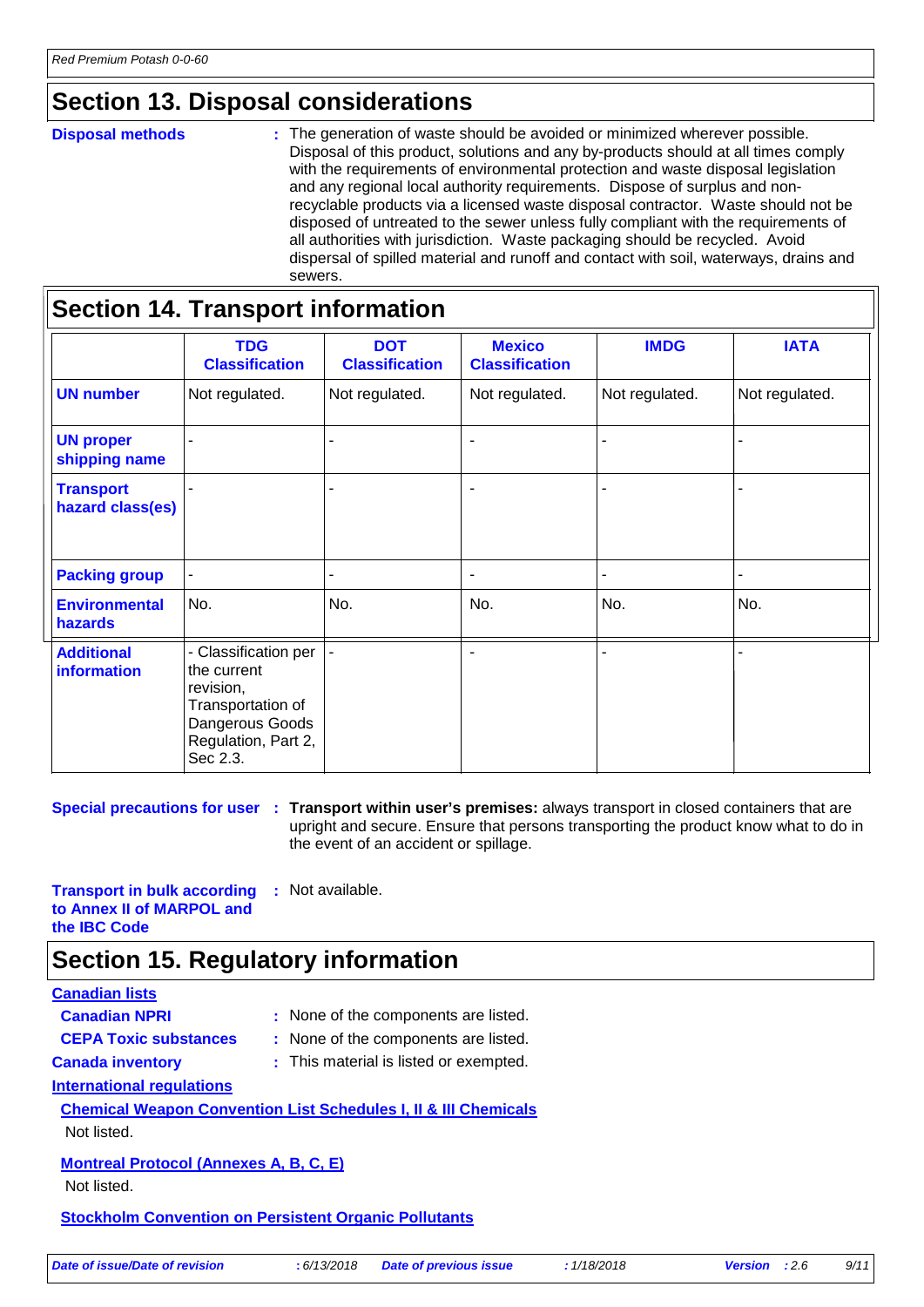# **Section 15. Regulatory information**

### Not listed.

### **Rotterdam Convention on Prior Informed Consent (PIC)** Not listed.

### **UNECE Aarhus Protocol on POPs and Heavy Metals**

Not listed.

| <b>Inventory list</b>                                                             |                                                                                                                        |
|-----------------------------------------------------------------------------------|------------------------------------------------------------------------------------------------------------------------|
| <b>Australia</b>                                                                  | : This material is listed or exempted.                                                                                 |
| <b>China</b>                                                                      | This material is listed or exempted.                                                                                   |
| <b>Europe</b>                                                                     | This material is listed or exempted.                                                                                   |
| <b>Japan</b>                                                                      | This material is listed or exempted.                                                                                   |
| <b>Malaysia</b>                                                                   | Not determined.                                                                                                        |
| <b>New Zealand</b>                                                                | This material is listed or exempted.                                                                                   |
| <b>Philippines</b>                                                                | This material is listed or exempted.                                                                                   |
| <b>Republic of Korea</b>                                                          | This material is listed or exempted.                                                                                   |
| <b>Taiwan</b>                                                                     | Not determined.                                                                                                        |
| <b>Turkey</b>                                                                     | Not determined.                                                                                                        |
| <b>U.S. Federal Regulations:</b>                                                  | : TSCA 8(a) CDR Exempt/Partial exemption: Not determined<br>TSCA 8(b) inventory:: This material is listed or exempted. |
| <b>Clean Air Act Section 112</b><br>(b) Hazardous Air<br><b>Pollutants (HAPs)</b> | : Not listed                                                                                                           |
| <b>Clean Air Act Section 602</b><br><b>Class I Substances</b>                     | : Not listed                                                                                                           |
| <b>Clean Air Act Section 602</b><br><b>Class II Substances</b>                    | : Not listed                                                                                                           |
| <b>DEA List I Chemicals</b><br>(Precursor Chemicals)                              | : Not listed                                                                                                           |
| <b>DEA List II Chemicals</b><br><b>(Essential Chemicals)</b>                      | : Not listed                                                                                                           |
|                                                                                   | <b>SARA 302/304 Composition/information on ingredients</b>                                                             |
| <b>SARA 304 RQ</b>                                                                | : Not applicable.                                                                                                      |
| <b>SARA 311/312</b>                                                               |                                                                                                                        |
| <b>Classification</b>                                                             | : Not applicable.                                                                                                      |
| <b>State regulations</b>                                                          |                                                                                                                        |
| <b>Massachusetts</b>                                                              | : None of the components are listed.                                                                                   |
| <b>New York</b>                                                                   | : None of the components are listed.                                                                                   |
| <b>New Jersey</b>                                                                 | : None of the components are listed.                                                                                   |
| <b>Pennsylvania</b>                                                               | : None of the components are listed.                                                                                   |
| <b>California Prop. 65</b>                                                        | : Not listed.                                                                                                          |
|                                                                                   |                                                                                                                        |

### **Section 16. Other information**

| <b>History</b>                                                                         |                 |                               |             |                        |       |
|----------------------------------------------------------------------------------------|-----------------|-------------------------------|-------------|------------------------|-------|
| Date of issue/Date of<br><b>revision</b>                                               | $\pm$ 6/13/2018 |                               |             |                        |       |
| Date of previous issue                                                                 | : 1/18/2018     |                               |             |                        |       |
| <b>Version</b>                                                                         | : 2.6           |                               |             |                        |       |
| $\triangledown$ Indicates information that has changed from previously issued version. |                 |                               |             |                        |       |
| Date of issue/Date of revision                                                         | :6/13/2018      | <b>Date of previous issue</b> | : 1/18/2018 | <b>Version</b> : $2.6$ | 10/11 |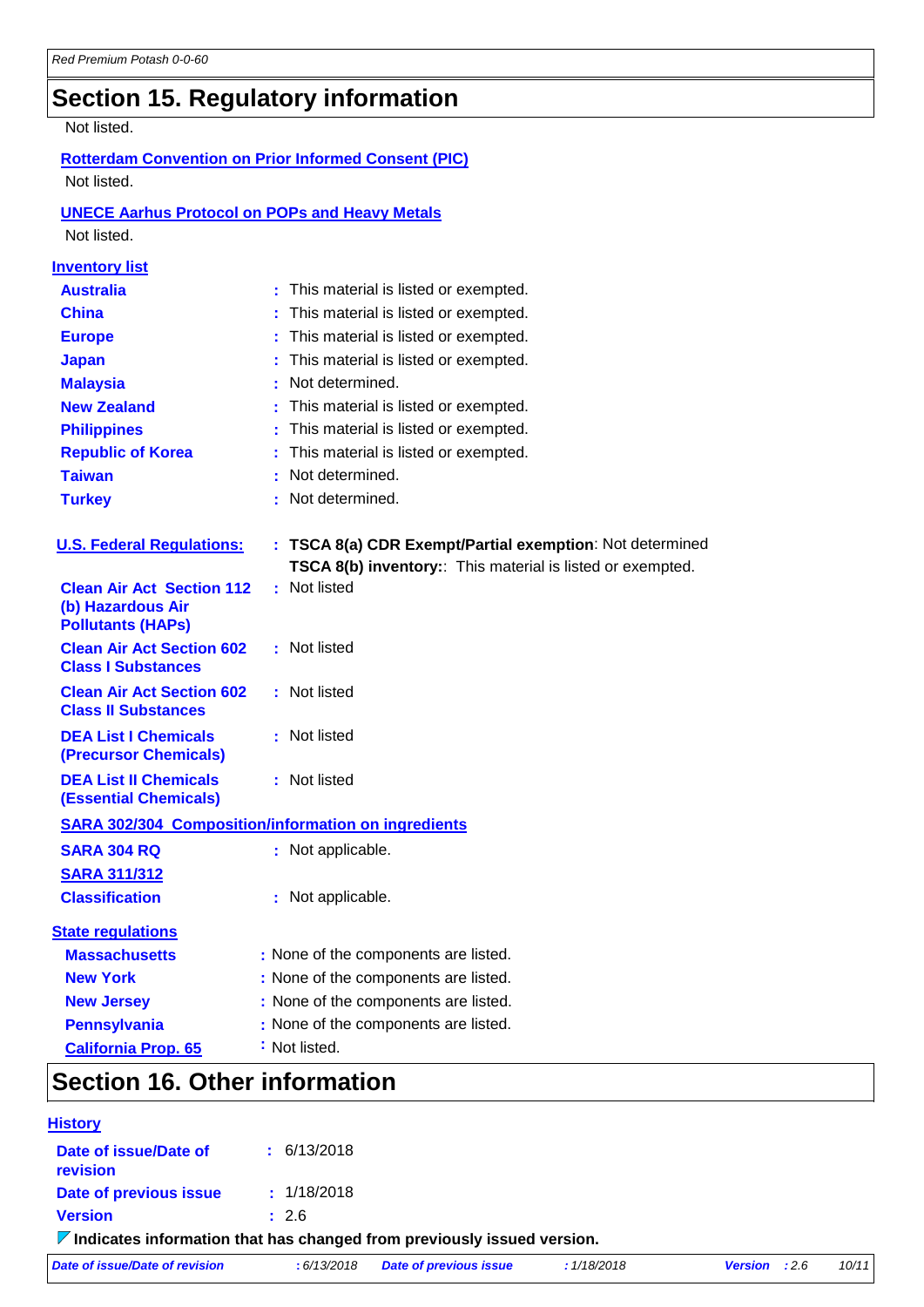## **Section 16. Other information**

| <b>Key to abbreviations</b> | $:$ ATE = Acute Toxicity Estimate<br><b>BCF</b> = Bioconcentration Factor<br>GHS = Globally Harmonized System of Classification and Labelling of Chemicals<br>IATA = International Air Transport Association<br>IBC = Intermediate Bulk Container<br>IMDG = International Maritime Dangerous Goods<br>LogPow = logarithm of the octanol/water partition coefficient<br>MARPOL = International Convention for the Prevention of Pollution From Ships,<br>1973 as modified by the Protocol of 1978. ("Marpol" = marine pollution)<br>$UN = United Nations$ |
|-----------------------------|----------------------------------------------------------------------------------------------------------------------------------------------------------------------------------------------------------------------------------------------------------------------------------------------------------------------------------------------------------------------------------------------------------------------------------------------------------------------------------------------------------------------------------------------------------|
|                             | HPR = Hazardous Products Regulations                                                                                                                                                                                                                                                                                                                                                                                                                                                                                                                     |

#### **Procedure used to derive the classification**

|                   | <b>Classification</b> | <b>Justification</b> |
|-------------------|-----------------------|----------------------|
| Not classified.   |                       |                      |
| <b>References</b> | Not available.        |                      |

### **Notice to reader**

### **DISCLAIMER AND LIMITATION OF LIABILITY**

**The information and recommendations contained in this Safety Data Sheet ("SDS") relate only to the specific material referred to herein (the "Material") and do not relate to the use of such Material in combination with any other material or process. The information and recommendations contained herein are believed to be current and correct as of the date of this SDS. HOWEVER, THE INFORMATION AND RECOMMENDATIONS ARE PRESENTED WITHOUT WARRANTY, REPRESENTATION OR LICENSE OF ANY KIND, EXPRESS OR IMPLIED, WITH RESPECT TO THEIR ACCURACY, CORRECTNESS OR COMPLETENESS, AND THE SELLER, SUPPLIER AND MANUFACTURER OF THE MATERIAL AND THEIR RESPECTIVE AFFILIATES (COLLECTIVELY, THE "SUPPLIER") DISCLAIM ALL LIABILITY FOR RELIANCE ON SUCH INFORMATION AND RECOMMENDATIONS. This SDS is not a guarantee of safety. A buyer or user of the Material (a "Recipient") is responsible for ensuring that it has all current information necessary to safely use the Material for its specific purpose.**

**FURTHERMORE, THE RECIPIENT ASSUMES ALL RISK IN CONNECTION WITH THE USE OF THE MATERIAL. THE RECIPIENT ASSUMES ALL RESPONSIBILITY FOR ENSURING THE MATERIAL IS USED IN A SAFE MANNER IN COMPLIANCE WITH APPLICABLE ENVIRONMENTAL, HEALTH, SAFETY AND SECURITY LAWS, POLICIES AND GUIDELINES. THE SUPPLIER DOES NOT WARRANT THE MERCHANTABILITY OF THE MATERIAL OR THE FITNESS OF THE MATERIAL FOR ANY PARTICULAR USE AND ASSUMES NO RESPONSIBILITY FOR INJURY OR DAMAGE CAUSED DIRECTLY OR INDIRECTLY BY OR RELATED TO THE USE OF THE MATERIAL.**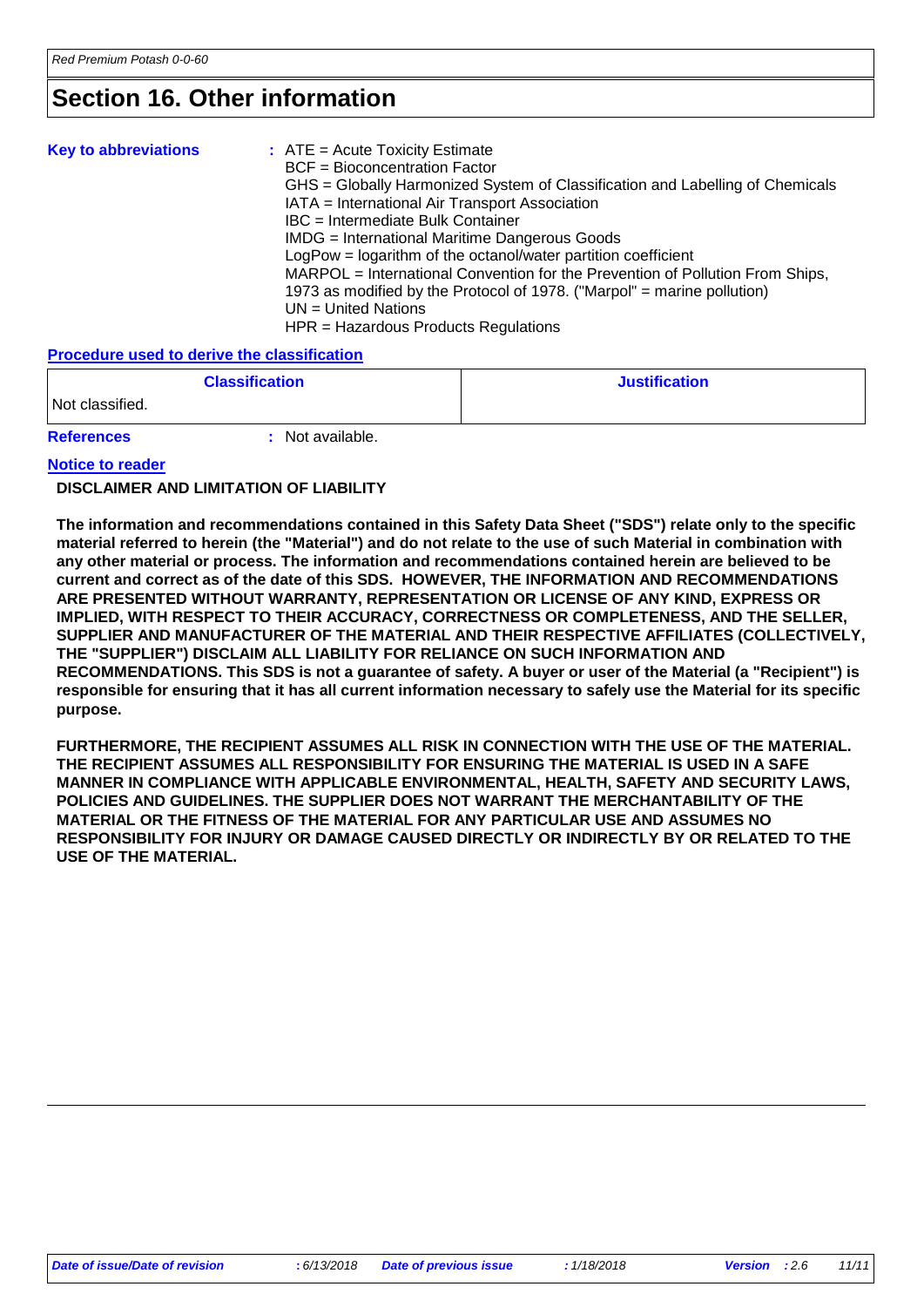

**service)**

# **FICHE DE DONNÉES DE SÉCURITÉ**

## **Potasse Rouge de Qualité Supérieure 0-0-60**

## **Section 1. Identification**

| Identificateur de produit                | : Potasse Rouge de Qualité Supérieure 0-0-60                                       |
|------------------------------------------|------------------------------------------------------------------------------------|
| <b>Autres moyens</b><br>d'identification | : Code du produit: 1999-29934<br>N° d'historique des fiches toxicologiques : 14083 |
| <b>Type de produit</b>                   | : Solide.                                                                          |

### **Utilisations pertinentes identifiées de la substance ou du mélange et utilisations non recommandées**

| Utilisations identifiées                                                                  |                                                                                                                                                                                                                                                                                                                  |               |  |
|-------------------------------------------------------------------------------------------|------------------------------------------------------------------------------------------------------------------------------------------------------------------------------------------------------------------------------------------------------------------------------------------------------------------|---------------|--|
|                                                                                           | Fertilisant. Fabrication de produits chimiques. Fabrication de fertilisants spéciaux.                                                                                                                                                                                                                            |               |  |
| Utilisations non recommandées                                                             |                                                                                                                                                                                                                                                                                                                  | <b>Raison</b> |  |
| Ne pas utilisée comme ingrédient dans l'alimentation humaine.                             |                                                                                                                                                                                                                                                                                                                  | Non autorisé  |  |
| Données relatives au<br>fournisseur                                                       | : Agrium Canada Partnership (Une filiale de Nutrien Ltd.)<br>13131 Lake Fraser Drive, S.E.<br>Calgary, Alberta, Canada, T2J 7E8<br>Agrium U.S. Inc. (Une filiale de Nutrien Ltd.)<br>5296 Harvest Lake Drive<br>Loveland, CO 80538<br>Company phone number (North America):<br>1-800-403-2861 (Customer Service) |               |  |
| Numéro de téléphone à<br>composer en cas d'urgence<br>(indiquer les heures de<br>service) | : Mutrien 24 hr numéros de téléphone d'urgence:<br>Anglais:<br>Transport: 1-800-792-8311                                                                                                                                                                                                                         |               |  |

Français ou Espagnol: Transport ou Médical: 1-303-389-1654

Médical: 1-303-389-1653

## **Section 2. Identification des dangers**

| <b>Classement de la</b><br>substance ou du mélange | : Non classé.                                                                                                                                                                                                                                                                                                                                                                                                                                                  |             |                |      |      |
|----------------------------------------------------|----------------------------------------------------------------------------------------------------------------------------------------------------------------------------------------------------------------------------------------------------------------------------------------------------------------------------------------------------------------------------------------------------------------------------------------------------------------|-------------|----------------|------|------|
| <b>Statut OSHA/HCS</b>                             | : Alors que ce produit n'est pas considéré dangereux selon la norme OSHA sur la<br>communication de renseignements à l'égard des matières dangereuses (29 CFR<br>1910.1200), cette fiche signalétique contient des informations utiles critiques pour<br>une manipulation prudente et une utilisation convenable du produit. Cette fiche<br>signalétique devrait être conservée et mise à la disposition des employés et tout<br>autre utilisateur du produit. |             |                |      |      |
| Éléments d'étiquetage SGH                          |                                                                                                                                                                                                                                                                                                                                                                                                                                                                |             |                |      |      |
| <b>Pictogrammes de danger</b>                      | Not Applicable.                                                                                                                                                                                                                                                                                                                                                                                                                                                |             |                |      |      |
|                                                    | No Aplicable.                                                                                                                                                                                                                                                                                                                                                                                                                                                  |             |                |      |      |
|                                                    | Non applicable.                                                                                                                                                                                                                                                                                                                                                                                                                                                |             |                |      |      |
| <b>Mention d'avertissement</b>                     | : Pas de mention de danger.                                                                                                                                                                                                                                                                                                                                                                                                                                    |             |                |      |      |
| <b>Mentions de danger</b>                          | : Aucun effet important ou danger critique connu.                                                                                                                                                                                                                                                                                                                                                                                                              |             |                |      |      |
| <b>Conseils de prudence</b>                        |                                                                                                                                                                                                                                                                                                                                                                                                                                                                |             |                |      |      |
| <b>Généralités</b>                                 | : Lire l'étiquette avant utilisation. Tenir hors de portée des enfants. En cas de<br>consultation d'un médecin, garder à disposition le récipient ou l'étiquette.                                                                                                                                                                                                                                                                                              |             |                |      |      |
| Date d'édition/Date de révision                    | : 6/13/2018<br><b>Date de publication</b><br><b>précédente</b>                                                                                                                                                                                                                                                                                                                                                                                                 | : 1/18/2018 | <b>Version</b> | :2.6 | 1/12 |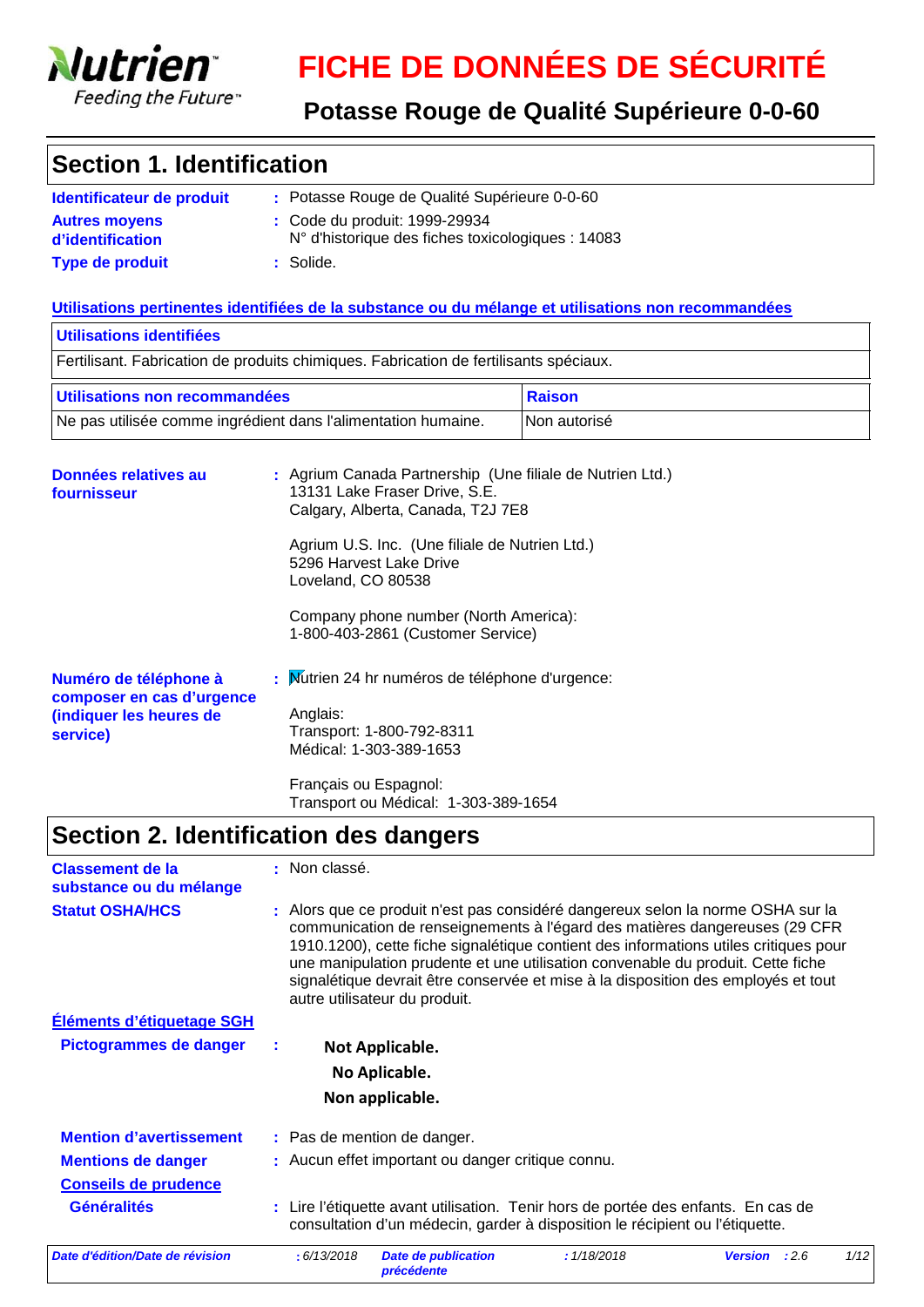## **Section 2. Identification des dangers**

| <b>Prévention</b>                                                        | : Non applicable.                                                                                                                                                                                                                                                                      |
|--------------------------------------------------------------------------|----------------------------------------------------------------------------------------------------------------------------------------------------------------------------------------------------------------------------------------------------------------------------------------|
| <b>Intervention</b>                                                      | : Non applicable.                                                                                                                                                                                                                                                                      |
| <b>Stockage</b>                                                          | : Non applicable.                                                                                                                                                                                                                                                                      |
| <b>Élimination</b>                                                       | : Non applicable.                                                                                                                                                                                                                                                                      |
| Éléments d'une étiquette<br>complémentaire                               | $:$ Aucun connu.                                                                                                                                                                                                                                                                       |
| <b>Autres dangers qui ne</b><br>donnent pas lieu à une<br>classification | : La manipulation et/ou la transformation de cette substance peuvent éventuellement<br>générer une poussière capable de provoquer une irritation mécanique des yeux, de<br>la peau, du nez et de la gorge.<br>Le contact avec un produit chaud peut provoquer des brûlures thermiques. |

## **Section 3. Composition/information sur les ingrédients**

| Substance/préparation                       | Substance multi-constituants |            |                        |
|---------------------------------------------|------------------------------|------------|------------------------|
| Nom des ingrédients                         |                              | $\%$ (p/p) | Numéro CAS             |
| Chlorure de potassium<br>Chlorure de sodium |                              | >95<br>-4  | 7447-40-7<br>7647-14-5 |

Toute concentration présentée comme une plage vise à protéger la confidentialité ou est expliquée par une variation entre les lots.

**Dans l'état actuel des connaissances du fournisseur et dans les concentrations d'application, aucun autre ingrédient présent n'est classé comme dangereux pour la santé ou l'environnement, et donc nécessiterait de figurer dans cette section.**

**Les limites d'exposition professionnelle, quand elles sont disponibles, sont énumérées à la section 8.**

## **Section 4. Premiers soins**

### **Description des premiers soins nécessaires**

| <b>Contact avec les yeux</b> | : Rincer immédiatement les yeux à grande eau, en soulevant de temps en temps les<br>paupières supérieures et inférieures. Enlever les lentilles de contact si usé et si<br>elles peuvent être facilement enlevés. En cas d'irritation, consulter un médecin.                                                                                                                                                                                                                                                                                                                                                             |
|------------------------------|--------------------------------------------------------------------------------------------------------------------------------------------------------------------------------------------------------------------------------------------------------------------------------------------------------------------------------------------------------------------------------------------------------------------------------------------------------------------------------------------------------------------------------------------------------------------------------------------------------------------------|
| <b>Inhalation</b>            | : Transporter la personne à l'air frais. Aucun effet important. Consulter un médecin<br>pour détecter tout signe de respiration sifflante et / ou des difficultés respiratoires.<br>Pour des conseils supplémentaires appeler le numéro d'urgence médicale dans<br>cette FDS ou votre centre antipoison ou un fournisseur de soins médicaux.                                                                                                                                                                                                                                                                             |
| <b>Contact avec la peau</b>  | : Aucun effet important. Rincer les zones affectées avec de l'eau. Enlever les<br>vêtements contaminés, des bijoux et des chaussures. Laver les articles avant de les<br>réutiliser. Obtenir des soins médicaux pour une douleur persistante de la peau ou<br>d'irritation. Pour des conseils supplémentaires appeler le numéro d'urgence<br>médicale dans cette FDS ou votre centre antipoison ou un médecin.                                                                                                                                                                                                           |
| <b>Ingestion</b>             | : Laver la bouche avec de l'eau. Enlever les prothèses dentaires s'il y a lieu. En cas<br>d'ingestion de la matière et si la personne exposée est consciente, lui donner de<br>petites quantités d'eau à boire. Arrêter si la personne se sent malade car des<br>vomissements peuvent être dangereux. Ne pas faire vomir sauf indication contraire<br>émanant du personnel médical. En cas de vomissements, garder la tête basse afin<br>d'éviter la pénétration du vomi dans les poumons. Consulter un médecin si les<br>effets nocifs persistent ou sont graves. Ne rien faire ingérer à une personne<br>inconsciente. |

**Symptômes et effets les plus importants, qu'ils soient aigus ou retardés**

| Effets aigus potentiels sur la santé                                                                                                                                                                                           |                                                                                                                                                          |
|--------------------------------------------------------------------------------------------------------------------------------------------------------------------------------------------------------------------------------|----------------------------------------------------------------------------------------------------------------------------------------------------------|
| <b>Contact avec les yeux</b>                                                                                                                                                                                                   | : Peut causer l'irritation dûe à action mécanique.                                                                                                       |
| <b>Inhalation</b>                                                                                                                                                                                                              | : Aucun effet important ou danger critique connu.                                                                                                        |
| <b>Contact avec la peau</b>                                                                                                                                                                                                    | : Sel inorganique. Une exposition prolongée ou répétée peut dessécher la peau,<br>provoquant une irritation.                                             |
| <b>Ingestion</b>                                                                                                                                                                                                               | : Aucun effet important ou danger critique connu.                                                                                                        |
| Signes/symptômes de surexposition                                                                                                                                                                                              |                                                                                                                                                          |
| the contract of the first contract of the contract of the contract of the contract of the contract of the contract of the contract of the contract of the contract of the contract of the contract of the contract of the cont | 11000010<br>0.400010<br>and the state of the state of the state of the state of the state of the state of the state of the state of the<br>$\mathbf{11}$ |

*Date d'édition/Date de révision* **:** *6/13/2018 Date de publication précédente : 1/18/2018 Version : 2.6 2/12*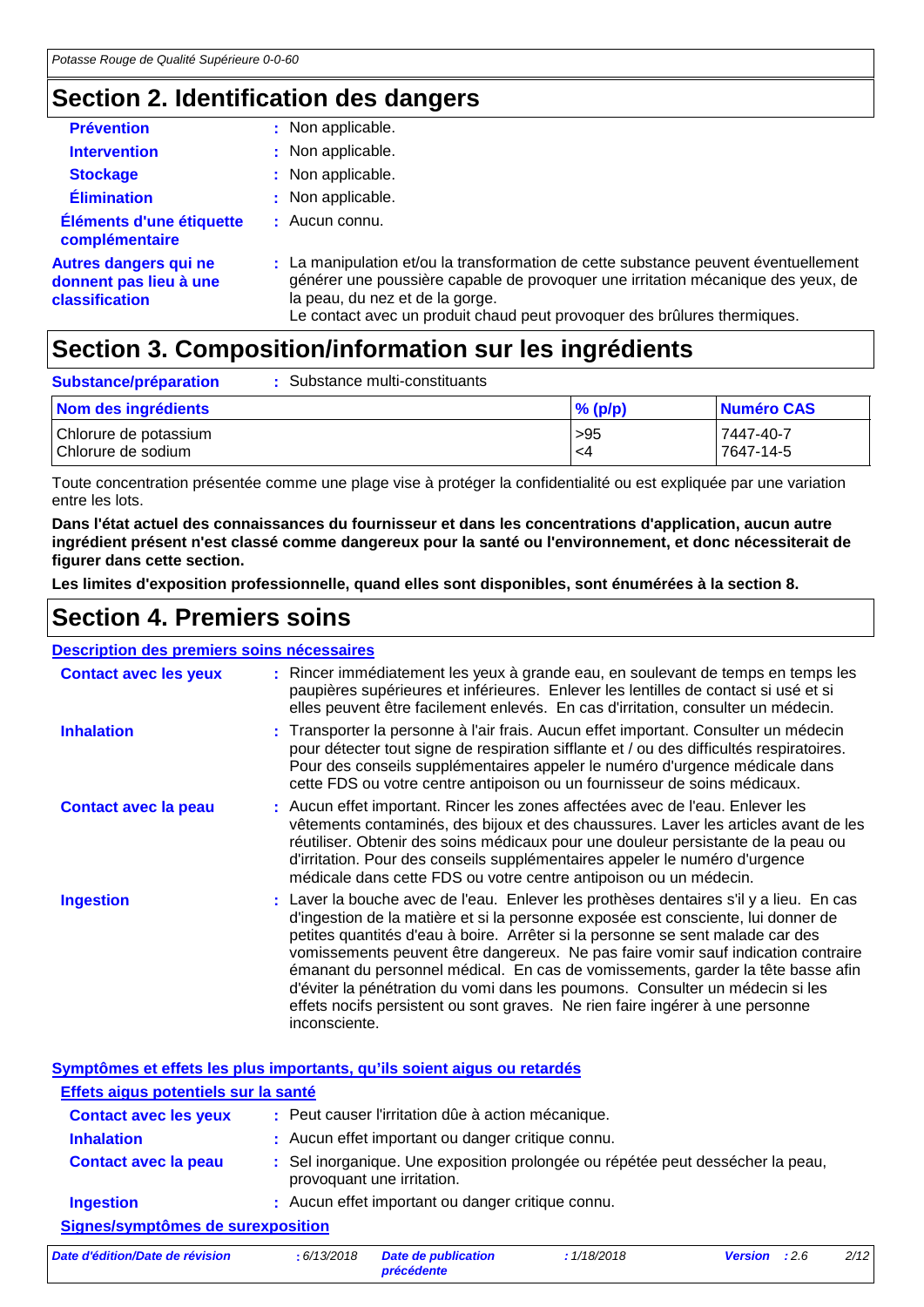## **Section 4. Premiers soins**

| <b>Contact avec les yeux</b>     | Les symptômes néfastes peuvent éventuellement comprendre ce qui suit:<br>douleur ou irritation<br>larmoiement<br>rougeur                                                                                                                                                                                                                                                                                                                                                                                                                                               |
|----------------------------------|------------------------------------------------------------------------------------------------------------------------------------------------------------------------------------------------------------------------------------------------------------------------------------------------------------------------------------------------------------------------------------------------------------------------------------------------------------------------------------------------------------------------------------------------------------------------|
| <b>Inhalation</b>                | : Aucune donnée spécifique.                                                                                                                                                                                                                                                                                                                                                                                                                                                                                                                                            |
| <b>Contact avec la peau</b>      | : Les symptômes néfastes peuvent éventuellement comprendre ce qui suit:<br>sécheresse<br>rougeur<br>gerçure                                                                                                                                                                                                                                                                                                                                                                                                                                                            |
| <b>Ingestion</b>                 | : Aucune donnée spécifique.                                                                                                                                                                                                                                                                                                                                                                                                                                                                                                                                            |
|                                  | Mention de la nécessité d'une prise en charge médicale immédiate ou d'un traitement spécial, si nécessaire                                                                                                                                                                                                                                                                                                                                                                                                                                                             |
| Note au médecin traitant         | : Traitement symptomatique requis. Contactez le spécialiste en traitement de poison<br>immédiatement si de grandes quantités ont été ingérées ou inhalées. En cas<br>d'inhalation de produits de décomposition dans un feu, des symptômes peuvent se<br>manifester à retardement. La personne exposée peut nécessiter une surveillance<br>médicale pendant 48 heures. Pour professionnel, multilingue, assistance médicale,<br>en cas d'urgence médicale impliquant des produits Nutrien, téléphoner à Nutrien<br>mondiale 24 heures Numéro d'urgence: 1-303-389-1654. |
| <b>Traitements particuliers</b>  | : Pas de traitement particulier. Traitement symptomatique requis.                                                                                                                                                                                                                                                                                                                                                                                                                                                                                                      |
| <b>Protection des sauveteurs</b> | : Aucune initiative ne doit être prise qui implique un risque individuel ou en l'absence<br>de formation appropriée. La réanimation des patients d'exposition orale bouche-à-                                                                                                                                                                                                                                                                                                                                                                                          |

doivent être décontaminés adéquatement.

bouche est pas recommandé. Des secouristes avec des vêtements contaminés

### **Voir Information toxicologique (section 11)**

## **Section 5. Mesures à prendre en cas d'incendie**

| <b>Moyens d'extinction</b>                                                                          |                                                                                                                                                                                                                                     |
|-----------------------------------------------------------------------------------------------------|-------------------------------------------------------------------------------------------------------------------------------------------------------------------------------------------------------------------------------------|
| <b>Agents extincteurs</b><br>appropriés                                                             | : Ininflammable. Produit incombustible. Employer un agent extincteur qui convient<br>aux feux environnants.                                                                                                                         |
| <b>Agents extincteurs</b><br><b>inappropriés</b>                                                    | : Aucun connu.                                                                                                                                                                                                                      |
| Dangers spécifiques du<br>produit                                                                   | : Aucun risque spécifique d'incendie ou d'explosion.                                                                                                                                                                                |
| <b>Produit de décomposition</b><br>thermique dangereux                                              | : Non applicable.                                                                                                                                                                                                                   |
| Mesures spéciales de<br>protection pour les<br>pompiers                                             | : En présence d'incendie, circonscrire rapidement le site en évacuant toute personne<br>se trouvant près des lieux de l'accident. Ne prendre aucune mesure impliquant un<br>risque personnel ou en l'absence de formation adéquate. |
| <b>Équipement de protection</b><br>spécial pour le personnel<br>préposé à la lutte contre le<br>feu | : Il est impératif que les pompiers portent un équipement de protection adéquat, ainsi<br>qu'un appareil respiratoire autonome (ARA) équipé d'un masque couvre-visage à<br>pression positive.                                       |
| <b>Remarque</b>                                                                                     | : Aucun risque spécifique d'incendie ou d'explosion. Contenez et recueillez l'eau<br>combattait le feu pour traitement plus en retard et disposition.                                                                               |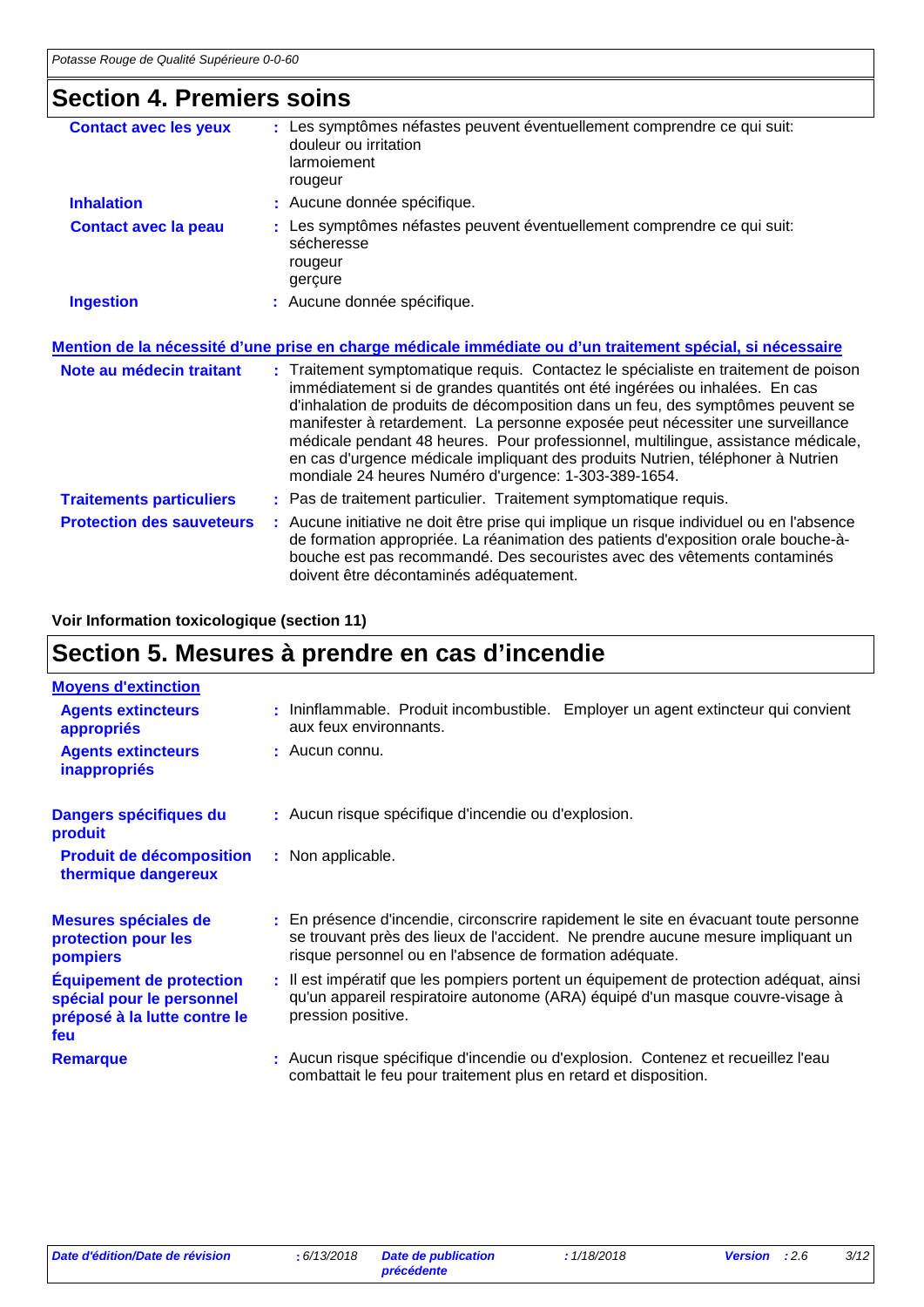## **Section 6. Mesures à prendre en cas de déversement accidentel**

|                                               | Précautions individuelles, équipements de protection et mesures d'urgence                                                                                                                                                                                                             |
|-----------------------------------------------|---------------------------------------------------------------------------------------------------------------------------------------------------------------------------------------------------------------------------------------------------------------------------------------|
| Pour le personnel non<br>affecté aux urgences | : Ne prendre aucune mesure impliquant un risque personnel ou en l'absence de<br>formation adéquate. Empêcher l'accès aux personnes gênantes ou non protégées.<br>Porter un équipement de protection individuelle approprié.                                                           |
| Intervenants en cas<br>d'urgence              | : Si des vêtements spécialisés sont requis pour traiter un déversement, prendre note<br>de tout renseignement donné à la Section 8 sur les matériaux appropriés ou non.<br>Consultez également les renseignements sous « Pour le personnel non affecté aux<br>urgences ».             |
| <b>Précautions</b><br>environnementales       | : Évitez la dispersion des matériaux déversés, ainsi que leur écoulement et tout<br>contact avec le sol, les voies navigables, les drains et les égouts. Avertir les<br>autorités compétentes si le produit a engendré des effets néfastes (égouts, voies<br>navigables, sol ou air). |
|                                               | Méthodes et matériaux pour le confinement et le nettoyage                                                                                                                                                                                                                             |
| <b>Petit déversement</b>                      | : Ecarter les conteneurs de la zone de déversement. Utiliser l'équipement approprié<br>de placer la substance déversée dans un récipient pour une réutilisation ou<br>d'élimination.<br>ou<br>Eliminer par l'intermédiaire d'une entreprise spécialisée autorisée.                    |
| <b>Grand déversement</b>                      | : Aucune information additionnelle.                                                                                                                                                                                                                                                   |

## **Section 7. Manutention et stockage**

| Précautions relatives à la sûreté en matière de manutention                       |                                                                                                                                                                                                                                                                                                                                                                                                                                                                                                                                                                                                                                                                                                                                                                                                                                                                                                                                                                                                                                                                                                                                                                                                                                                                                                                                                                                                                                                                                                                                                                                                                                                                                                                                                                                                               |      |
|-----------------------------------------------------------------------------------|---------------------------------------------------------------------------------------------------------------------------------------------------------------------------------------------------------------------------------------------------------------------------------------------------------------------------------------------------------------------------------------------------------------------------------------------------------------------------------------------------------------------------------------------------------------------------------------------------------------------------------------------------------------------------------------------------------------------------------------------------------------------------------------------------------------------------------------------------------------------------------------------------------------------------------------------------------------------------------------------------------------------------------------------------------------------------------------------------------------------------------------------------------------------------------------------------------------------------------------------------------------------------------------------------------------------------------------------------------------------------------------------------------------------------------------------------------------------------------------------------------------------------------------------------------------------------------------------------------------------------------------------------------------------------------------------------------------------------------------------------------------------------------------------------------------|------|
| <b>Mesures de protection</b>                                                      | : Revêtir un équipement de protection individuelle approprié (voir Section 8). Ne pas<br>ingérer. Éviter le contact avec les yeux, la peau et les vêtements. Garder dans le<br>conteneur d'origine ou dans un autre conteneur de substitution homologué fabriqué<br>à partir d'un matériau compatible et tenu hermétiquement clos lorsqu'il n'est pas<br>utilisé.                                                                                                                                                                                                                                                                                                                                                                                                                                                                                                                                                                                                                                                                                                                                                                                                                                                                                                                                                                                                                                                                                                                                                                                                                                                                                                                                                                                                                                             |      |
| <b>Conseils sur l'hygiène</b><br>générale au travail                              | : Les personnes travaillant avec ce produit devraient se laver les mains et la figure<br>avant de manger, boire ou fumer. Retirer les vêtements et l'équipement de<br>protection contaminés avant de pénétrer dans des aires de repas. Consulter<br>également la Section 8 pour d'autres renseignements sur les mesures d'hygiène.                                                                                                                                                                                                                                                                                                                                                                                                                                                                                                                                                                                                                                                                                                                                                                                                                                                                                                                                                                                                                                                                                                                                                                                                                                                                                                                                                                                                                                                                            |      |
| Conditions de sûreté en<br>matière de stockage, y<br>compris les incompatibilités | : Stocker conformément à la réglementation locale. Peut former des piles abruptes<br>qui peuvent s'effondrer sans préavis lorsqu'elles sont transportées ou entreposées<br>en vrac. Cela peut endommager l'équipement et mettre en danger les travailleurs.<br>Le risque de formation de falaises et d'effondrement soudain augmente si le produit<br>est chargé ou stocké à chaud ou dans des conditions d'humidité élevée. Evitez<br>toute formation de pentes raides lors du retrait du produit. Si le produit a cliffé, ou a<br>adhéré de la stockage ou au conteneur de transport, rester hors de la zone de<br>danger potentiel dans le cas où le matériau s'effondre. Ne pas entrer dans les bacs,<br>les wagons ou les camions sans procéder à une évaluation des risques et<br>seulement après avoir respecté toutes les exigences relatives à l'espace confiné.<br>Assurez-vous de prendre en compte les exigences de protection contre les chutes<br>et de veiller à ce que l'équipement mobile ne bouge pas. Desserrez avec précaution<br>le produit fixé de l'extérieur du conteneur en utilisant des vibrations mécaniques,<br>des marteaux ou d'autres dispositifs.<br>Veiller à ce que les sacs en vrac, ou de petits paquets, stockés dans les niveaux<br>sont empilés, palettisés, bloqué, interverrouillé, ou autrement fixé à empêcher le<br>glissement, de roulement, ou l'effondrement. Faites preuve de prudence lors de<br>l'ouverture camion ou le wagon portes en tant que produit peut avoir décalés<br>pendant le transport.<br>Doit être stocké dans un endroit sec. Absorbe l'humidité sur le stockage à long<br>terme dans des conditions d'humidité élevée. Conserver à l'écart des matières<br>incompatibles (voir la section 10). Lorsque le produit est entreposé dans des |      |
| Date d'édition/Date de révision                                                   | : 6/13/2018<br>: 1/18/2018<br><b>Date de publication</b><br><b>Version</b><br>:2.6                                                                                                                                                                                                                                                                                                                                                                                                                                                                                                                                                                                                                                                                                                                                                                                                                                                                                                                                                                                                                                                                                                                                                                                                                                                                                                                                                                                                                                                                                                                                                                                                                                                                                                                            | 4/12 |

*précédente*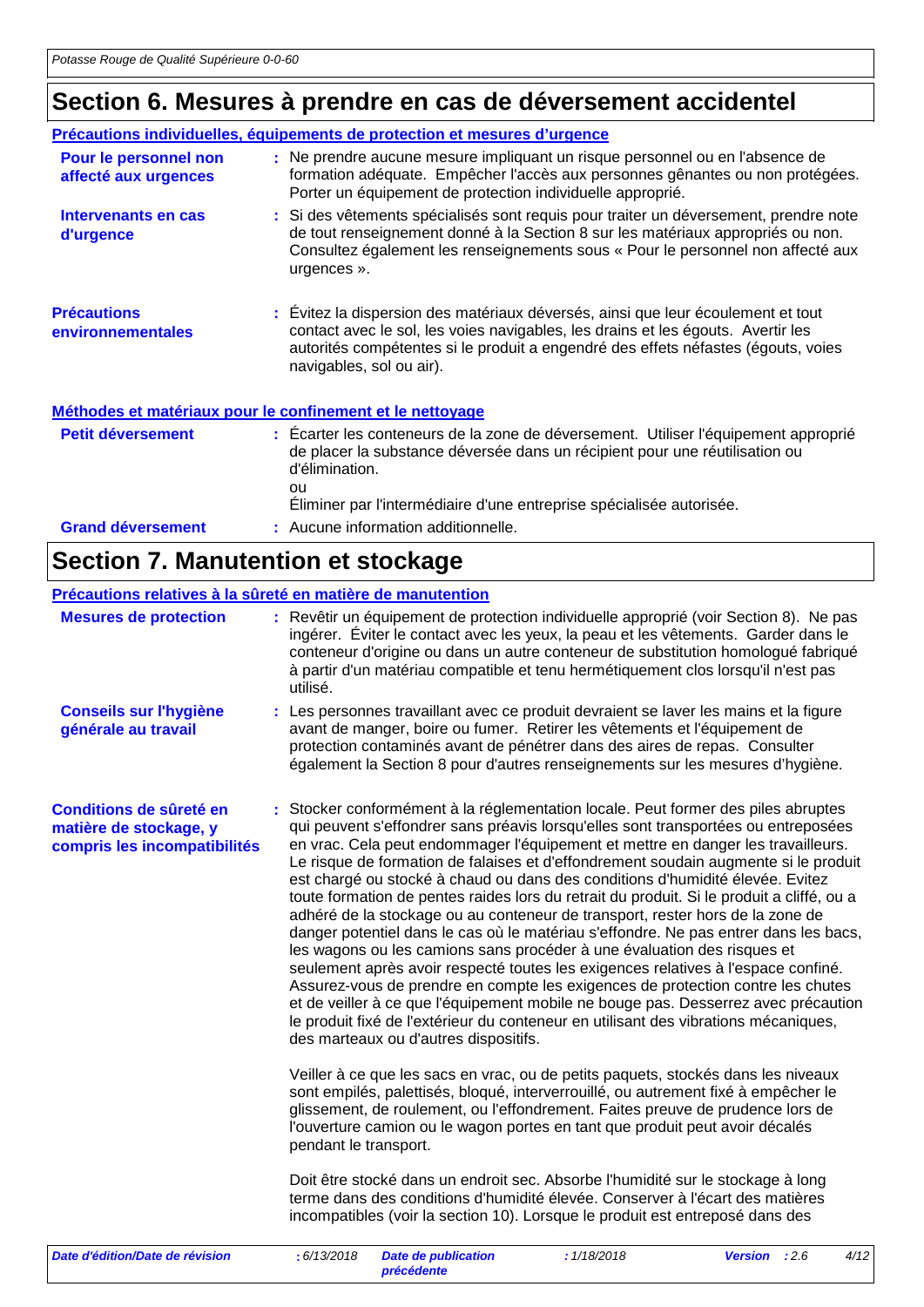## **Section 7. Manutention et stockage**

contenants pouvant être fermés, garder le contenant hermétiquement fermé et scellé jusqu'au moment de l'utilisation. Les récipients scellables qui ont été ouverts doivent être soigneusement refermés et maintenus en position verticale pour éviter les fuites. Ne pas stocker dans des contenants non étiquetés.

## **Section 8. Contrôle de l'exposition/protection individuelle**

### **Paramètres de contrôle**

**Limites d'exposition professionnelle**

| Nom des ingrédients                                       |   |              |                                                       | <b>Limites d'exposition</b>                                                                                                                                                                                                                                                                                                                                                                                                                                                                                                               |                |      |      |
|-----------------------------------------------------------|---|--------------|-------------------------------------------------------|-------------------------------------------------------------------------------------------------------------------------------------------------------------------------------------------------------------------------------------------------------------------------------------------------------------------------------------------------------------------------------------------------------------------------------------------------------------------------------------------------------------------------------------------|----------------|------|------|
| Chlorure de potassium                                     |   |              |                                                       | <b>CA Alberta Provincial (Canada).</b><br>Alberta TWA: 10 mg/m3 Inhalable, 3 mg/<br>m3 Respirable, pour les Particules Pas<br>Autrement a Réglé: 10 mg/m <sup>3</sup> 8 heures.                                                                                                                                                                                                                                                                                                                                                           |                |      |      |
| Chlorure de potassium                                     |   |              |                                                       | <b>OSHA PEL (États-Unis).</b><br>TWA: 15 mg/m <sup>3</sup> , (Poussière non-claasifées<br>autrement (PNCA) Totalité des particules) 8<br>heures.                                                                                                                                                                                                                                                                                                                                                                                          |                |      |      |
| <b>Contrôles d'ingénierie</b><br>appropriés               |   |              | technicien aux contaminants en suspension dans l'air. | : Une bonne ventilation générale devrait être suffisante pour contrôler l'exposition du                                                                                                                                                                                                                                                                                                                                                                                                                                                   |                |      |      |
| <b>Contrôle de l'action des</b><br>agents d'environnement |   | acceptables. |                                                       | : Il importe de tester les émissions provenant des systèmes d'aération et du matériel<br>de fabrication pour vous assurer qu'elles sont conformes aux exigences de la<br>législation sur la protection de l'environnement. Dans certains cas, il sera<br>nécessaire d'équiper le matériel de fabrication d'un épurateur de gaz ou d'un filtre<br>ou de le modifier techniquement afin de réduire les émissions à des niveaux                                                                                                              |                |      |      |
| <b>Mesures de protection individuelle</b>                 |   |              |                                                       |                                                                                                                                                                                                                                                                                                                                                                                                                                                                                                                                           |                |      |      |
| <b>Mesures d'hygiène</b>                                  |   |              |                                                       | : Après manipulation de produits chimiques, lavez-vous les mains, les avant-bras et<br>le visage avec soin avant de manger, de fumer, d'aller aux toilettes et une fois votre<br>travail terminé. Laver les vêtements contaminés avant de les réutiliser.                                                                                                                                                                                                                                                                                 |                |      |      |
| <b>Protection oculaire/faciale</b>                        |   |              |                                                       | : Le port de lunettes de sécurité conformes à une norme approuvée est obligatoire<br>quand une évaluation des risques le préconise pour éviter toute exposition aux<br>éclaboussures de liquides, à la buée, aux gaz ou aux poussières. Si un contact est<br>possible, les protections suivantes doivent être portées, à moins qu'une évaluation<br>indique un besoin pour une protection supérieure : lunettes scellé                                                                                                                    |                |      |      |
| Protection de la peau                                     |   |              |                                                       |                                                                                                                                                                                                                                                                                                                                                                                                                                                                                                                                           |                |      |      |
| <b>Protection des mains</b>                               |   |              | mesure spéciale n'est habituellement indiquée.        | : L'équipement de protection individuelle varie, en fonction de votre évaluation des<br>risques. Lors de la manipulation de produits chimiques, porter en permanence des<br>gants étanches et résistants aux produits chimiques conformes à une norme<br>approuvée, si une évaluation du risque indique que cela est nécessaire. Aucune                                                                                                                                                                                                   |                |      |      |
| <b>Protection du corps</b>                                |   |              | normalement appropriées.                              | : L'équipement de protection individuelle varie, en fonction de votre évaluation des<br>risques. Des combinaisons de travail en coton ou en coton et synthétiques sont                                                                                                                                                                                                                                                                                                                                                                    |                |      |      |
| <b>Autre protection pour la</b><br>peau                   |   |              |                                                       | Il faut sélectionner des chaussures appropriées et toute autre mesure appropriée de<br>protection de la peau en fonction de la tâche en cours et des risques en cause et<br>cette sélection doit être approuvée par un spécialiste avant de manipuler ce produit.                                                                                                                                                                                                                                                                         |                |      |      |
| <b>Protection respiratoire</b>                            | ÷ |              | 29 CFR 1910.134 est en place.                         | Le choix du respirateur doit être fondé en fonction des niveaux d'expositions prévus<br>ou connus, du danger que représente le produit et des limites d'utilisation sécuritaire<br>du respirateur retenu. En fonction du risque et de la possibilité d'une exposition,<br>choisir un respirateur qui est conforme à la norme ou certification appropriée. Pour<br>les sites de travail américains où une protection respiratoire est requise, s'assurer<br>qu'un programme de protection respiratoire répondant aux exigences de la norme |                |      |      |
| <b>Dangers thermiques</b>                                 |   |              | protection résistants à la chaleur.                   | : Lors de la manipulation de la matière chaude, porter des gants et des vêtements de                                                                                                                                                                                                                                                                                                                                                                                                                                                      |                |      |      |
| Date d'édition/Date de révision                           |   | : 6/13/2018  | <b>Date de publication</b>                            | : 1/18/2018                                                                                                                                                                                                                                                                                                                                                                                                                                                                                                                               | <b>Version</b> | :2.6 | 5/12 |

*précédente*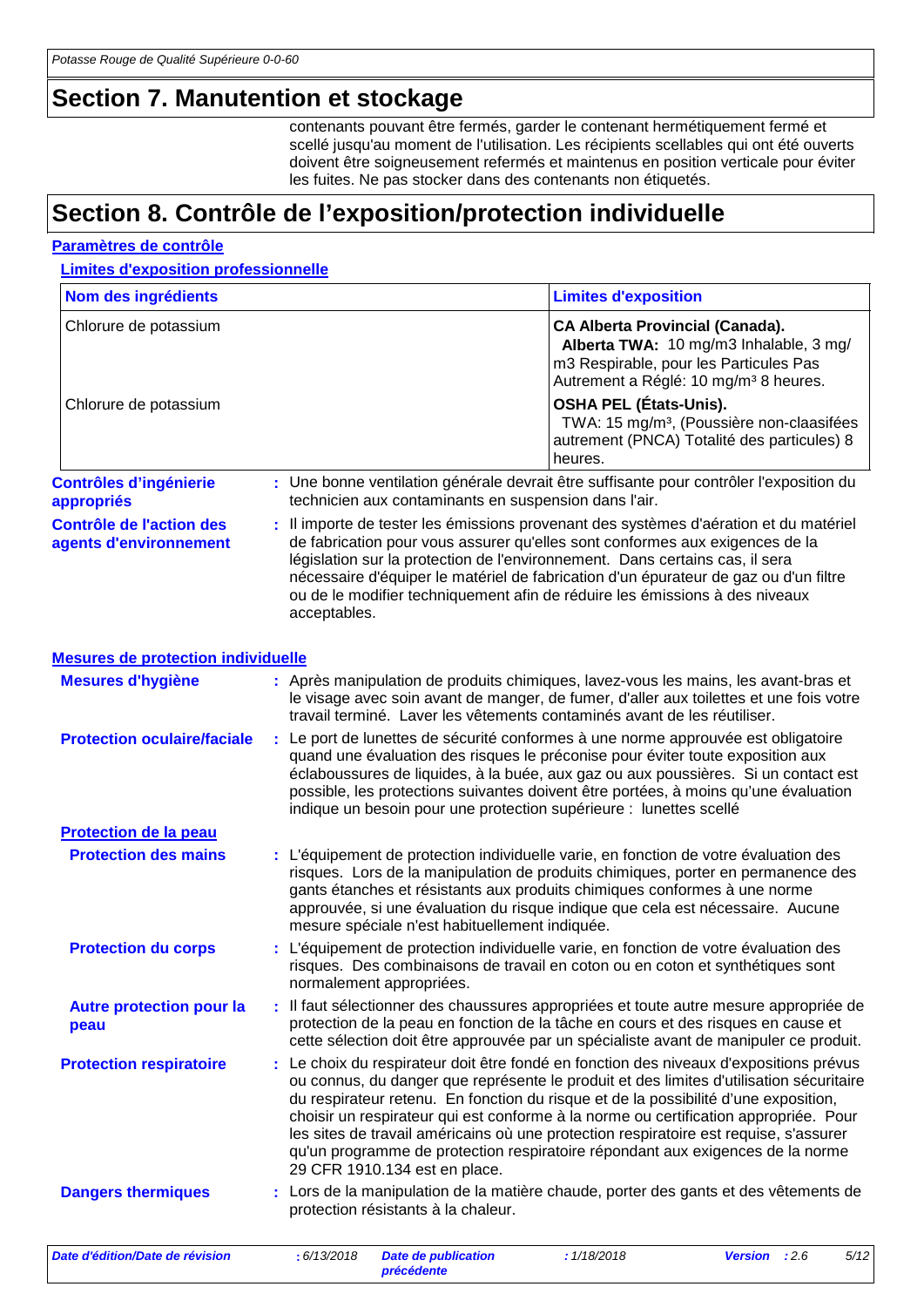## **Section 9. Propriétés physiques et chimiques**

| <b>Apparence</b>                                                    |                                                                                   |
|---------------------------------------------------------------------|-----------------------------------------------------------------------------------|
| <b>État physique</b>                                                | : Solide. [Granulés cristallins.]                                                 |
| <b>Couleur</b>                                                      | : Rouge-brun.                                                                     |
| <b>Odeur</b>                                                        | : Inodore.                                                                        |
| <b>Seuil olfactif</b>                                               | : Non applicable.                                                                 |
| pH                                                                  | : 9 [Conc. (% poids / poids): 10%]                                                |
| <b>Point de fusion</b>                                              | : 773°C (1423.4°F)                                                                |
| <b>Point d'ébullition</b>                                           | : $1411^{\circ}C(2571.8^{\circ}F)$                                                |
| Point d'éclair                                                      | [Le produit n'entretient pas une combustion.]                                     |
| <b>Taux d'évaporation</b>                                           | : Non applicable.                                                                 |
| Inflammabilité (solides et<br>gaz)                                  | : Non applicable.                                                                 |
| Limites inférieure et<br>supérieure d'explosion<br>(d'inflammation) | : Non applicable. Ininflammable. Non-combustible.                                 |
| <b>Tension de vapeur</b>                                            | : Non disponible.                                                                 |
| Densité de vapeur                                                   | : Non applicable                                                                  |
| <b>Densité relative</b>                                             | : Reportez-vous aux informations de spécification du produit.                     |
| <b>Solubilité</b>                                                   | : Facilement soluble dans les substances suivantes: l'eau froide et l'eau chaude. |
| Solubilité dans l'eau                                               | : $355 g/l$                                                                       |
| Coefficient de partage n-<br>octanol/eau                            | : <1                                                                              |
| Température d'auto-<br><b>inflammation</b>                          | : Non applicable.                                                                 |
| Température de<br>décomposition                                     | : Non applicable.                                                                 |
| <b>Viscosité</b>                                                    | : Non applicable.                                                                 |

## **Section 10. Stabilité et réactivité**

| <b>Réactivité</b>                             | : N'est pas considéré comme réactif selon notre base de données.                                                                                                                                                                                                                                                                                            |
|-----------------------------------------------|-------------------------------------------------------------------------------------------------------------------------------------------------------------------------------------------------------------------------------------------------------------------------------------------------------------------------------------------------------------|
| <b>Stabilité chimique</b>                     | : Le produit est stable.                                                                                                                                                                                                                                                                                                                                    |
| Risque de réactions<br>dangereuses            | : Dans des conditions normales de stockage et d'utilisation, aucune réaction<br>dangereuse ne se produit.                                                                                                                                                                                                                                                   |
| <b>Conditions à éviter</b>                    | : Absorbe l'humidité durant l'entreposage à long terme dans un endroit à haute<br>teneur en humidité. Conserver dans un endroit bien ventilé et sec. Protéger de<br>l'humidité. Peut former des tas abruptes, qui peuvent se effondrer sans avis,<br>lorsqu'il est stocké en masse. Éviter la formation de pentes abruptes lorsque vous<br>retirez produit. |
| <b>Matériaux incompatibles</b>                | : Aucune donnée spécifique.                                                                                                                                                                                                                                                                                                                                 |
| <b>Produits de décomposition</b><br>dangereux | : Dans des conditions normales de stockage et d'utilisation, aucun produit de<br>décomposition dangereux ne devrait apparaître.                                                                                                                                                                                                                             |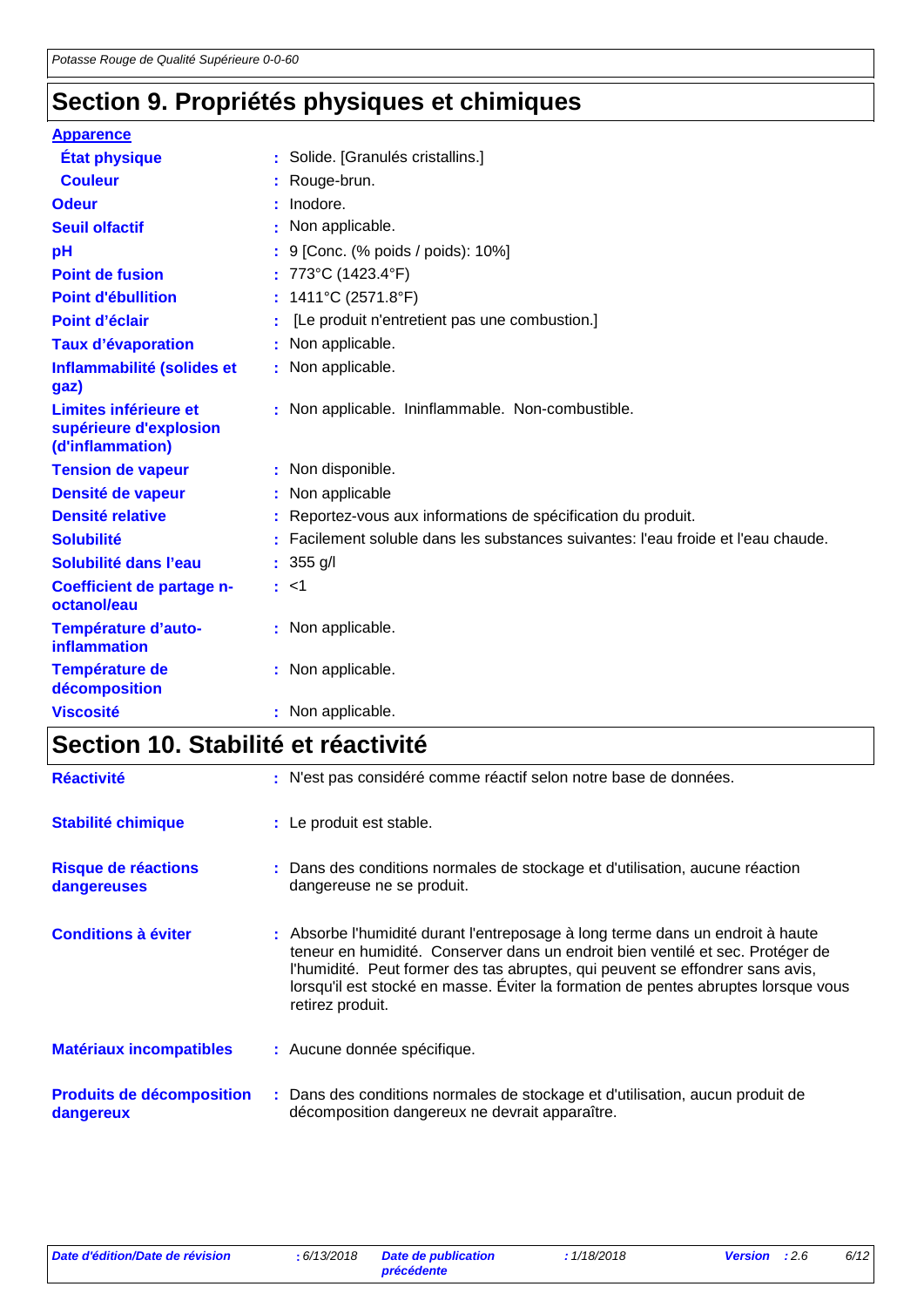## **Section 11. Données toxicologiques**

### **Renseignements sur les effets toxicologiques**

| Renseignements sur les effets toxicologiques<br><b>Toxicité aiguë</b> |                                                   |                |                |                  |               |                                |                    |
|-----------------------------------------------------------------------|---------------------------------------------------|----------------|----------------|------------------|---------------|--------------------------------|--------------------|
| Nom du produit ou de<br><b>l'ingrédient</b>                           | <b>Résultat</b>                                   |                | <b>Espèces</b> |                  | <b>Dosage</b> |                                | <b>Exposition</b>  |
| Chlorure de potassium<br>Chlorure de sodium                           | DL50 Orale<br>DL50 Orale                          |                | Rat<br>Rat     |                  |               | 2600 mg/kg<br>3000 mg/kg       |                    |
| <b>Conclusion/Résumé</b><br><b>Irritation/Corrosion</b>               | : Aucun effet important ou danger critique connu. |                |                |                  |               |                                |                    |
| Nom du produit ou de<br><b>l'ingrédient</b>                           | <b>Résultat</b>                                   | <b>Espèces</b> |                | <b>Potentiel</b> |               | <b>Exposition</b>              | <b>Observation</b> |
| Chlorure de potassium                                                 | Yeux                                              | Lapin          |                | 0                |               | 24 heures<br>500<br>milligrams | ۰                  |

Chlorure de sodium Yeux Lapin 0 - -

**Conclusion/Résumé**

- **Peau** : Aucun effet important ou danger critique connu.
- 

Yeux **:** Aucune irritation significative, autre qu'une irritation mécanique, n'est à craindre.

**Sensibilisation**

**Respiratoire :** Aucun effet important ou danger critique connu.

Non disponible.

**Conclusion/Résumé**

**Peau** : Aucun effet important ou danger critique connu.

**Respiratoire :** Aucun effet important ou danger critique connu.

### **Mutagénicité**

| Nom du produit ou de<br><b>l'ingrédient</b>    | <b>Test</b> | <b>Expérience</b>                                                                        | <b>Résultat</b>    |
|------------------------------------------------|-------------|------------------------------------------------------------------------------------------|--------------------|
| Chlorure de potassium<br>Chlorure de potassium |             | Sujet: Bactéries<br>Expérience: In vivo<br>Sujet: Mammifère-Animal<br>Cellule: Somatique | Négatif<br>Négatif |

**Conclusion/Résumé :** Non mutagène au test Ames.

### **Cancérogénicité**

| Nom du produit ou de<br><b>l'ingrédient</b> | <b>Résultat</b>                                  | <b>Espèces</b>           | <b>Dosage</b> | <b>Exposition</b> |
|---------------------------------------------|--------------------------------------------------|--------------------------|---------------|-------------------|
| Chlorure de potassium<br>Chlorure de sodium | Négatif - Orale - TDLo<br>Négatif - Orale - TDLo | Rat - Mâle<br>Rat - Mâle | 1820 mg/kg    |                   |

**Conclusion/Résumé :** Risque non confirmé chez les humains. Aucun effet important ou danger critique connu.

### **Toxicité pour la reproduction**

Non disponible.

**Conclusion/Résumé :** Aucun effet important ou danger critique connu.

### **Tératogénicité**

| Nom du produit ou de<br><b>l'ingrédient</b> | <b>Résultat</b>              | <b>Espèces</b> | <b>Dosage</b>        | <b>Exposition</b> |
|---------------------------------------------|------------------------------|----------------|----------------------|-------------------|
| Chlorure de potassium                       | <sup>I</sup> Négatif - Orale | Rat - Femelle  | $310 \text{ ma/m}^3$ |                   |

**Conclusion/Résumé :** Aucun effet important ou danger critique connu.

**Toxicité systémique pour certains organes cibles - exposition unique -**

Non disponible.

*Date d'édition/Date de révision* **:** *6/13/2018 Date de publication*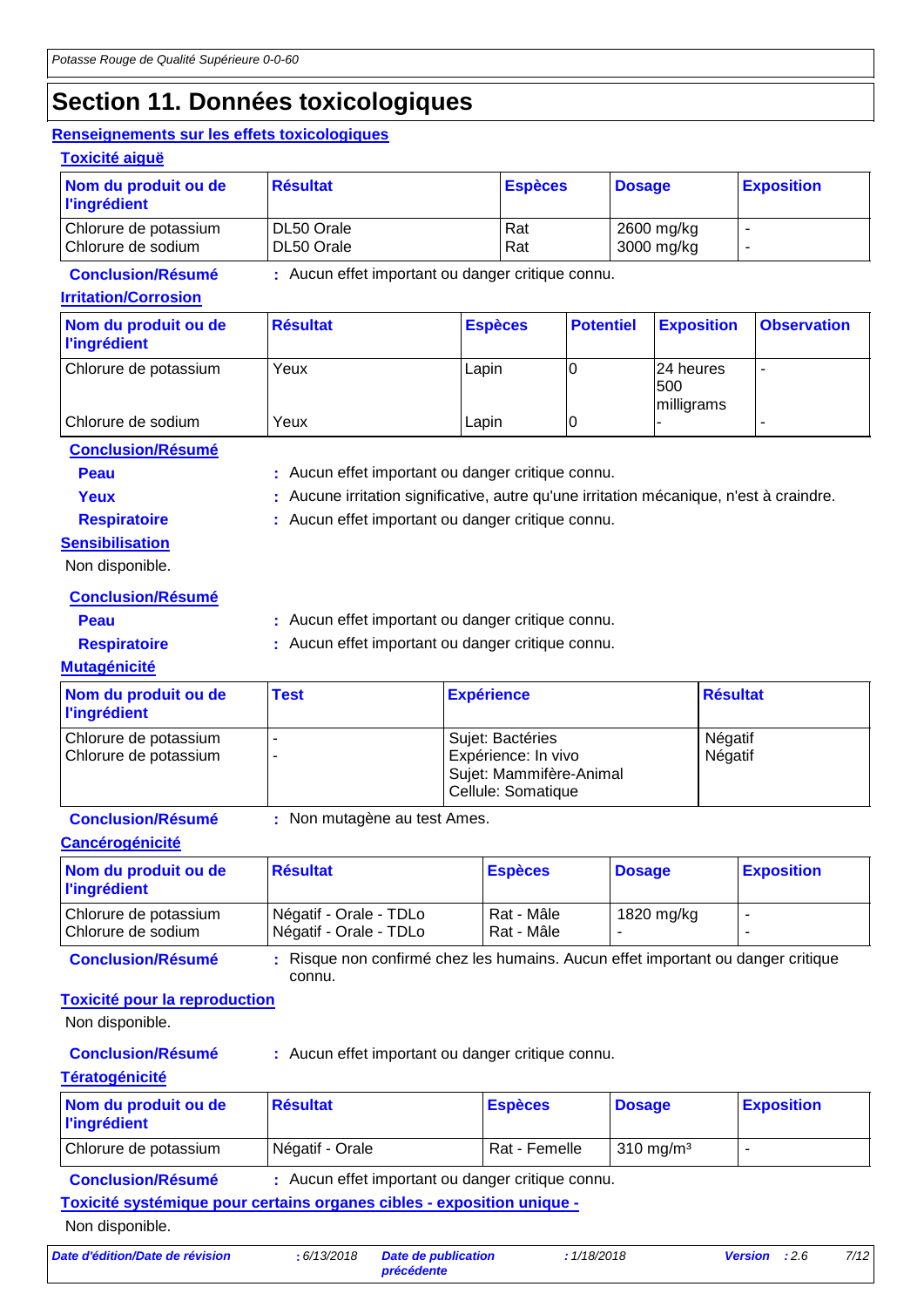## **Section 11. Données toxicologiques**

### **Toxicité pour certains organes cibles - expositions répétées -** Non disponible.

### **Risque d'absorption par aspiration**

Non disponible.

| <b>Renseignements sur les</b><br>voies d'exposition<br>probables | : Voies d'entrée probables : Orale, Inhalation.                                                                            |
|------------------------------------------------------------------|----------------------------------------------------------------------------------------------------------------------------|
| Effets aigus potentiels sur la santé                             |                                                                                                                            |
| <b>Contact avec les yeux</b>                                     | : Peut causer l'irritation dûe à action mécanique.                                                                         |
| <b>Inhalation</b>                                                | : Aucun effet important ou danger critique connu.                                                                          |
| <b>Contact avec la peau</b>                                      | : Sel inorganique. Une exposition prolongée ou répétée peut dessécher la peau,<br>provoquant une irritation.               |
| <b>Ingestion</b>                                                 | : Aucun effet important ou danger critique connu.                                                                          |
|                                                                  |                                                                                                                            |
|                                                                  | Symptômes correspondant aux caractéristiques physiques, chimiques et toxicologiques                                        |
| <b>Contact avec les yeux</b>                                     | : Les symptômes néfastes peuvent éventuellement comprendre ce qui suit:<br>douleur ou irritation<br>larmoiement<br>rougeur |
| <b>Inhalation</b>                                                | : Aucune donnée spécifique.                                                                                                |
| <b>Contact avec la peau</b>                                      | : Les symptômes néfastes peuvent éventuellement comprendre ce qui suit:<br>sécheresse<br>rougeur<br>gerçure                |
| <b>Ingestion</b>                                                 | : Aucune donnée spécifique.                                                                                                |
|                                                                  | Effets différés et immédiats ainsi que les effets chroniques causés par une exposition à court et à long terme             |
| <b>Exposition de courte durée</b>                                |                                                                                                                            |
| <b>Effets immédiats</b><br>possibles                             | : Non disponible.                                                                                                          |
| Effets différés possibles                                        | : Non disponible.                                                                                                          |
| <b>Exposition de longue durée</b>                                |                                                                                                                            |
| <b>Effets immédiats</b><br>possibles                             | : Non disponible.                                                                                                          |
| Effets différés possibles                                        | : Non disponible.                                                                                                          |
| Effets chroniques potentiels sur la santé                        |                                                                                                                            |
| <b>Conclusion/Résumé</b>                                         | : N'est pas considéré toxique pour les humains.                                                                            |
| <b>Généralités</b>                                               | : Aucun effet important ou danger critique connu.                                                                          |
| <b>Cancérogénicité</b>                                           | Aucun effet important ou danger critique connu.                                                                            |
| <b>Mutagénicité</b>                                              | : Aucun effet important ou danger critique connu.                                                                          |
| <b>Tératogénicité</b>                                            | Aucun effet important ou danger critique connu.                                                                            |
| <b>Effets sur le</b><br>développement                            | Aucun effet important ou danger critique connu.                                                                            |
| Effets sur la fertilité                                          | : Aucun effet important ou danger critique connu.                                                                          |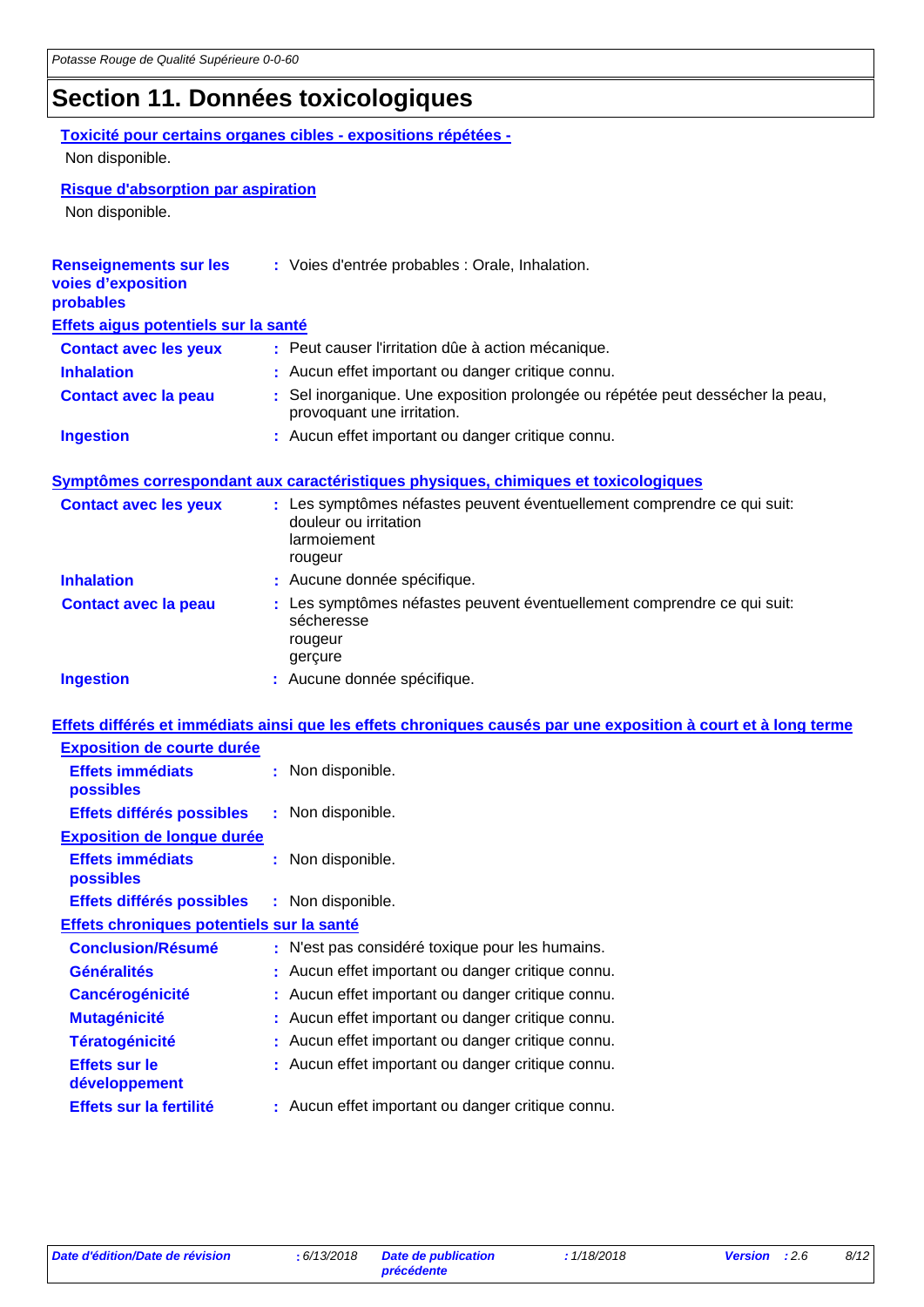## **Section 12. Données écologiques**

### **Toxicité**

| Nom du produit ou de<br><b>l'ingrédient</b> | <b>Résultat</b>                                                         | <b>Espèces</b>                                                                                   | <b>Exposition</b>      |
|---------------------------------------------|-------------------------------------------------------------------------|--------------------------------------------------------------------------------------------------|------------------------|
| Chlorure de potassium                       | Aiguë CE50 1337000 µg/l Eau douce<br>Aiguë CL50 30.1 mg/l Eau douce     | Algues - Navicula seminulum<br>Daphnie - Moinodaphnia<br>macleayi - Neonate                      | 96 heures<br>48 heures |
|                                             | Aiguë CE50 9.24 g/L Eau douce                                           | Algues - Desmodesmus<br>subspicatus                                                              | 72 heures              |
|                                             | Aiguë CE50 83000 µg/l Eau douce<br>Aiguë CL50 9.68 mg/l Eau douce       | Daphnie - Daphnia magna<br>Crustacés - Pseudosida ramosa<br>- Néonate                            | 48 heures<br>48 heures |
|                                             | Aiguë CL50 435000 µg/l Eau douce                                        | Poisson - Gambusia affinis -<br>Adult                                                            | 96 heures              |
|                                             | Chronique NOEC 240.45 mg/l Eau de<br>mer                                | Crustacés - Americamysis bahia                                                                   | 48 heures              |
| Chlorure de sodium                          | Aiguë CE50 2430000 µg/l Eau douce<br>Aiguë CE50 28.85 mg/dm3 Eau douce  | Algues - Navicula seminulum<br>Algues - Pseudokirchneriella<br>subcapitata                       | 96 heures<br>72 heures |
|                                             | Aiguë CE50 519.6 mg/l Eau douce<br>Aiguë CI50 6.87 g/L Eau douce        | Crustacés - Cypris subglobosa<br>Plantes aquatiques - Lemna<br>minor                             | 48 heures<br>96 heures |
|                                             | Aiguë CL50 1661 mg/l Eau douce<br>Aiguë CL50 1000000 µg/l Eau douce     | Daphnie - Daphnia magna<br>Poisson - Morone saxatilis -<br>Larve                                 | 48 heures<br>96 heures |
|                                             | Chronique CL10 781 mg/l Eau douce                                       | Crustacés - Hyalella azteca -<br>Juvénile (jeune à l'envol, larve<br>de poisson, porcelet sevré) | 3 semaines             |
|                                             | Chronique NOEC 6 g/L Eau douce                                          | Plantes aquatiques - Lemna<br>minor                                                              | 96 heures              |
|                                             | Chronique NOEC 0.314 g/L Eau douce<br>Chronique NOEC 100 mg/l Eau douce | Daphnie - Daphnia pulex<br>Poisson - Gambusia holbrooki -<br>Adulte                              | 21 jours<br>8 semaines |

**Conclusion/Résumé :** Aucun effet important ou danger critique connu.

### **Persistance et dégradation**

| Nom du produit ou de<br><b>l'ingrédient</b> | Demi-vie aquatique | <b>Photolyse</b> | <b>Biodégradabilité</b> |
|---------------------------------------------|--------------------|------------------|-------------------------|
| Potasse, granulaire, 0-0-60                 |                    |                  | Facilement              |

### **Potentiel de bioaccumulation**

| Nom du produit ou de<br><b>l'ingrédient</b> | $\mathsf{LogP}_\mathsf{ow}$ | <b>BCF</b> | <b>Potentiel</b> |
|---------------------------------------------|-----------------------------|------------|------------------|
| Potasse, granulaire, 0-0-60                 |                             |            | faible           |

| Mobilité dans le sol                               |                                                   |
|----------------------------------------------------|---------------------------------------------------|
| <b>Coefficient de répartition</b><br>sol/eau (Koc) | : Non disponible.                                 |
| <b>Autres effets nocifs</b>                        | : Aucun effet important ou danger critique connu. |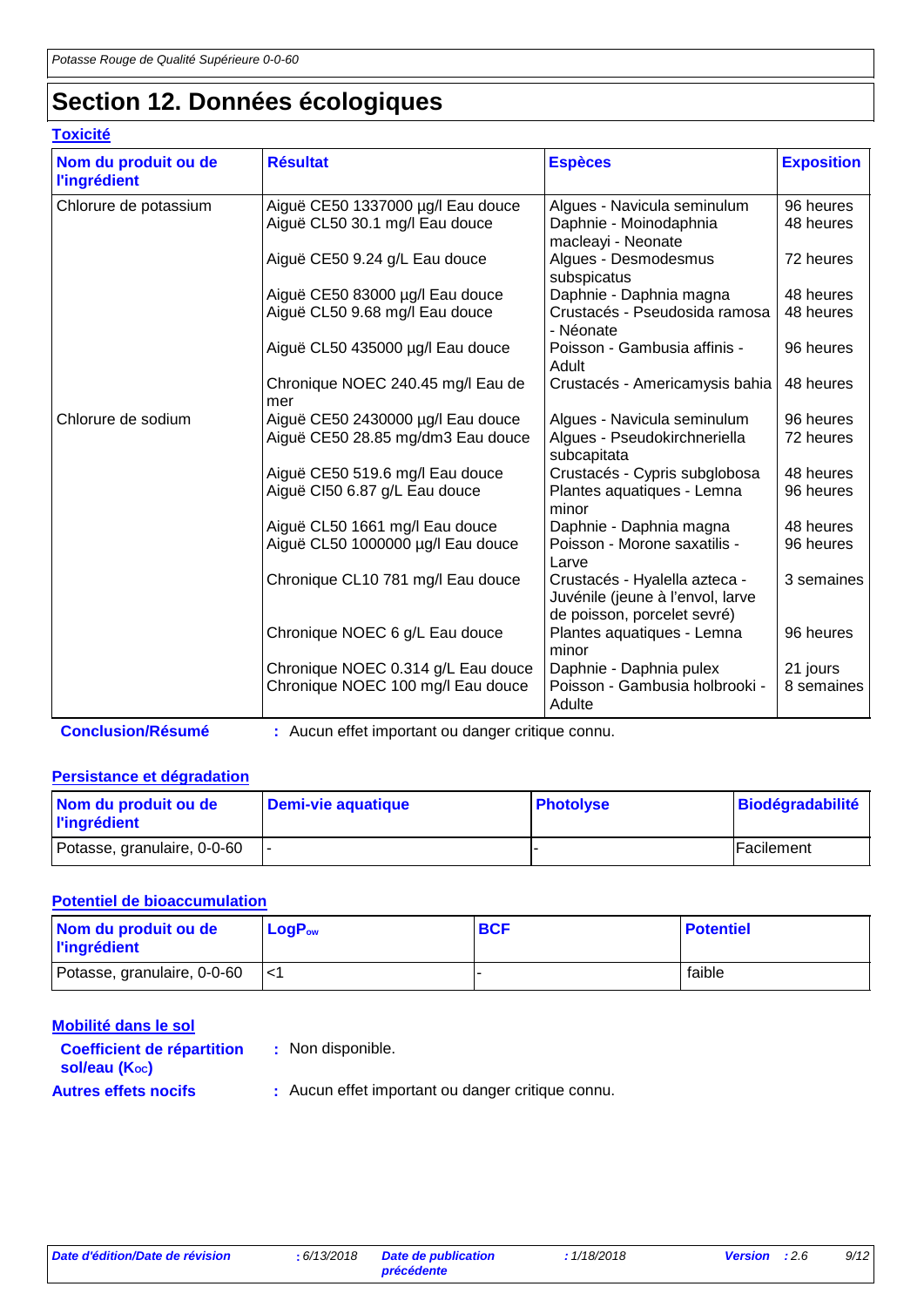## **Section 13. Données sur l'élimination**

#### : Il est important de réduire au minimum, voire d'éviter la génération de déchets chaque fois que possible. La mise au rebut de ce produit, des solutions et de tous les co-produits doit obéir en permanence aux dispositions de la législation sur la protection de l'environnement et l'élimination des déchets et demeurer conforme aux exigences des pouvoirs publics locaux. Éliminer le surplus et les produits non recyclables par l'intermédiaire d'une entreprise spécialisée autorisée. Ne pas rejeter les déchets non traités dans les égouts, à moins que ce soit en conformité avec les exigences de toutes les autorités compétentes. L'emballage des déchets doit être recyclé. Évitez la dispersion des matériaux déversés, ainsi que leur écoulement et tout contact avec le sol, les voies navigables, les drains et les égouts. **Méthodes d'élimination :**

## **Section 14. Informations relatives au transport**

|                                                                     | <b>Classification</b><br>pour le TMD                                                                                                     | <b>Classification</b><br>pour le DOT | <b>Classement</b><br>mexicain | <b>IMDG</b>     | <b>IATA</b>     |
|---------------------------------------------------------------------|------------------------------------------------------------------------------------------------------------------------------------------|--------------------------------------|-------------------------------|-----------------|-----------------|
| <b>Numéro ONU</b>                                                   | Non réglementé.                                                                                                                          | Non réglementé.                      | <b>Non</b><br>réglementé.     | Non réglementé. | Non réglementé. |
| <b>Désignation</b><br>officielle de<br>transport de<br><b>I'ONU</b> |                                                                                                                                          | ٠                                    | $\overline{a}$                |                 |                 |
| <b>Classe de</b><br>danger relative<br>au transport                 |                                                                                                                                          |                                      |                               |                 |                 |
| <b>Groupe</b><br>d'emballage                                        |                                                                                                                                          |                                      | $\blacksquare$                |                 |                 |
| <b>Dangers</b><br>environnementaux                                  | Non.                                                                                                                                     | Non.                                 | Non.                          | Non.            | Non.            |
| <b>Autres</b><br><b>informations</b>                                | - Classification par<br>la révision en<br>cours, Règlement<br>sur le transport<br>des marchandises<br>dangereuses,<br>Partie 2, Sec 2.3. |                                      | $\blacksquare$                |                 |                 |

**Protections spéciales pour l'utilisateur**

**Transport avec les utilisateurs locaux :** toujours transporter dans des **:** conditionnements qui sont corrects et sécurisés. S'assurer que les personnes transportant le produit connaissent les mesures à prendre en cas d'accident ou de déversement accidentel.

**Transport en vrac aux termes de l'annexe II de la Convention MARPOL et du Recueil IBC**

## **Section 15. Informations sur la réglementation**

**:** Non disponible.

## **Listes canadiennes Substances toxiques au**

- **INRP canadien :** Aucun des composants n'est répertorié.
- **sens de la LCPE (Loi canadienne sur la protection de :** Aucun des composants n'est répertorié.

*Date d'édition/Date de révision* **:** *6/13/2018 Date de publication* 

**l'environnement)**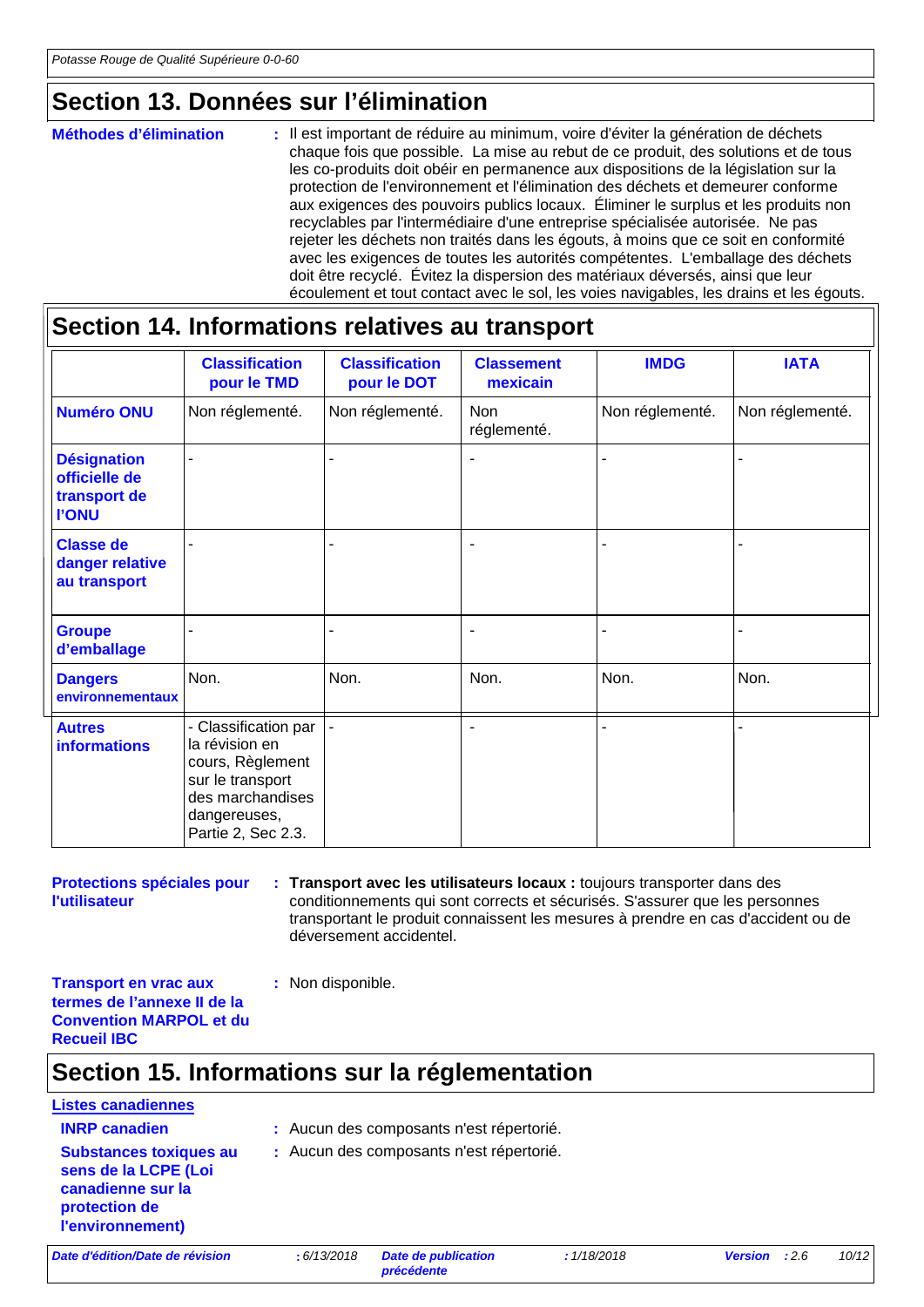# **Section 15. Informations sur la réglementation**

| <b>Inventaire du Canada</b>                                  | : Cette substance est répertoriée ou exclue.                                                      |
|--------------------------------------------------------------|---------------------------------------------------------------------------------------------------|
| Réglementations Internationales                              |                                                                                                   |
|                                                              | Liste des substances chimiques des tableaux I, II et III de la Convention sur les armes chimiques |
| Non inscrit.                                                 |                                                                                                   |
| Protocole de Montréal (Annexes A, B, C, E)                   |                                                                                                   |
| Non inscrit.                                                 |                                                                                                   |
|                                                              | <b>Convention de Stockholm relative aux polluants organiques persistants</b>                      |
| Non inscrit.                                                 |                                                                                                   |
|                                                              |                                                                                                   |
| Non inscrit.                                                 | Convention de Rotterdam sur le consentement préalable donné en connaissance de cause (PIC)        |
|                                                              |                                                                                                   |
|                                                              | Protocole d'Aarhus de la CEE-ONU relatif aux POP et aux métaux lourds                             |
| Non inscrit.                                                 |                                                                                                   |
| <b>Liste des stocks</b>                                      |                                                                                                   |
| <b>Australie</b>                                             | Cette substance est répertoriée ou exclue.                                                        |
| <b>Chine</b>                                                 | Cette substance est répertoriée ou exclue.                                                        |
| <b>Europe</b>                                                | Cette substance est répertoriée ou exclue.                                                        |
| <b>Japon</b>                                                 | Cette substance est répertoriée ou exclue.                                                        |
| <b>Malaisie</b>                                              | Indéterminé.                                                                                      |
| Nouvelle-Zélande                                             | Cette substance est répertoriée ou exclue.                                                        |
| <b>Philippines</b>                                           | Cette substance est répertoriée ou exclue.                                                        |
| <b>République de Corée</b>                                   | Cette substance est répertoriée ou exclue.                                                        |
| <b>Taïwan</b>                                                | Indéterminé.                                                                                      |
| <b>Turquie</b>                                               | Indéterminé.                                                                                      |
|                                                              |                                                                                                   |
| <b>Réglementations États-</b><br><u>Unis:</u>                | TSCA 8(a) CDR Exempt/Partial exemption: Indéterminé                                               |
|                                                              | TSCA 8(b) inventaire: Cette substance est répertoriée ou exclue.                                  |
| <b>Clean Air Act Section 112</b>                             | : Non inscrit                                                                                     |
| (b) Hazardous Air                                            |                                                                                                   |
| <b>Pollutants (HAPs)</b><br><b>Clean Air Act Section 602</b> | : Non inscrit                                                                                     |
| <b>Class I Substances</b>                                    |                                                                                                   |
| <b>Clean Air Act Section 602</b>                             | : Non inscrit                                                                                     |
| <b>Class II Substances</b>                                   |                                                                                                   |
| <b>DEA List I Chemicals</b>                                  | : Non inscrit                                                                                     |
| (Precursor Chemicals)                                        |                                                                                                   |
| <b>DEA List II Chemicals</b>                                 | : Non inscrit                                                                                     |
| <b>(Essential Chemicals)</b>                                 |                                                                                                   |
|                                                              | <b>SARA 302/304 Composition/information sur les ingrédients</b>                                   |
| <b>SARA 304 RQ</b>                                           | : Non applicable.                                                                                 |
| <b>SARA 311/312</b>                                          |                                                                                                   |
| <b>Classification</b>                                        | : Non applicable.                                                                                 |
| <b>Réglementations d'État</b>                                |                                                                                                   |
| <b>Massachusetts</b>                                         | : Aucun des composants n'est répertorié.                                                          |
| <b>New York</b>                                              | : Aucun des composants n'est répertorié.                                                          |
| <b>New Jersey</b>                                            | : Aucun des composants n'est répertorié.                                                          |
| <b>Pennsylvanie</b>                                          | : Aucun des composants n'est répertorié.                                                          |
|                                                              |                                                                                                   |

*Date d'édition/Date de révision* **:** *6/13/2018 Date de publication*